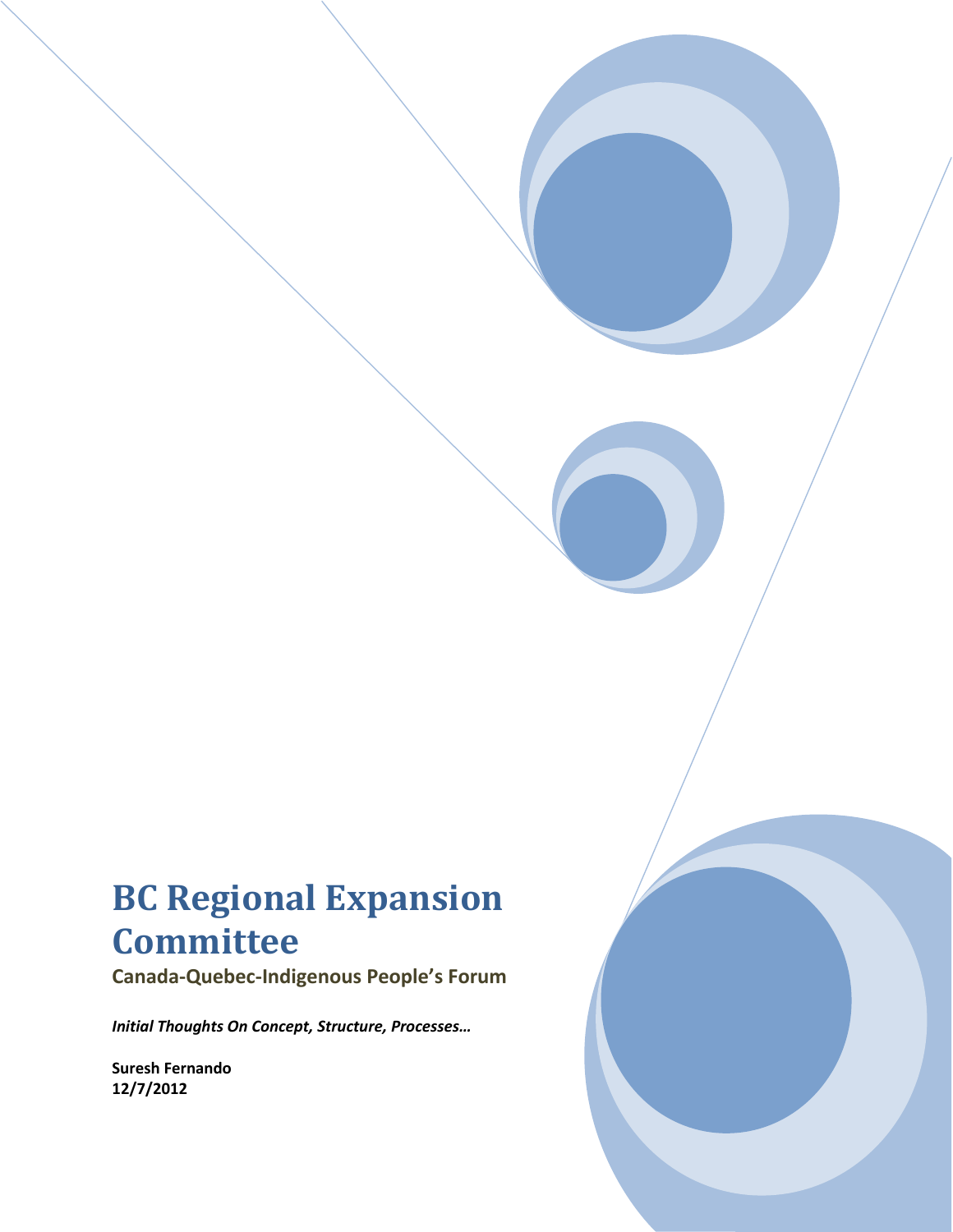## **Contents**

| WHAT TENSIONS EXIST IN SPACES WHERE WE AIM TO BRING TOGETHER DIFFERENT MOVEMENTS?  7                  |  |
|-------------------------------------------------------------------------------------------------------|--|
|                                                                                                       |  |
|                                                                                                       |  |
|                                                                                                       |  |
|                                                                                                       |  |
| NGO Lead versus Grassroots Lead the role of money and the abuse of power?                             |  |
|                                                                                                       |  |
| Centralized Messaging/Outcomes versus Decentralized Messaging/Outcomes a Basis of Unity?10            |  |
|                                                                                                       |  |
| Inclusive Participation versus Restricted Participation the question of boundaries11                  |  |
|                                                                                                       |  |
| WHAT ASSUMPTIONS/PREMISES ARE MADE IN DEVELOPING THE STRATEGIC RECOMMENDATIONS  12                    |  |
| Harnessing 'People Power' (mass mobilization) Is A Necessary Condition for Victory  12                |  |
| Developing a Basis of Unity Strongly Supports the Harnessing of People Power 12                       |  |
|                                                                                                       |  |
| Organizing Structure and Processes Are Intrinsically Political: institutionalize power structures  13 |  |
|                                                                                                       |  |
|                                                                                                       |  |
|                                                                                                       |  |
| Given Our Current Technological LandscapeReconstitute/Redefine Notion of Space incorporate            |  |
|                                                                                                       |  |
|                                                                                                       |  |
|                                                                                                       |  |
|                                                                                                       |  |
|                                                                                                       |  |
|                                                                                                       |  |
|                                                                                                       |  |
| Being Open To Renewal is essential - the creation of new models that recognize our historical context |  |
|                                                                                                       |  |
|                                                                                                       |  |
|                                                                                                       |  |
|                                                                                                       |  |
|                                                                                                       |  |
|                                                                                                       |  |
|                                                                                                       |  |
|                                                                                                       |  |
|                                                                                                       |  |
|                                                                                                       |  |
| Recognize the Need for the Development of New Institutional and Governance Models 20                  |  |
|                                                                                                       |  |
| Make Visible Tensions/Contradictions/Challenges: host discussions on these particular topics  21      |  |
| Link Local Struggles to Global Struggles Using the Internet, Video, Social Media 21                   |  |
| Use General Assembly/Council Model To Determine High Level Strategic Decisions  22                    |  |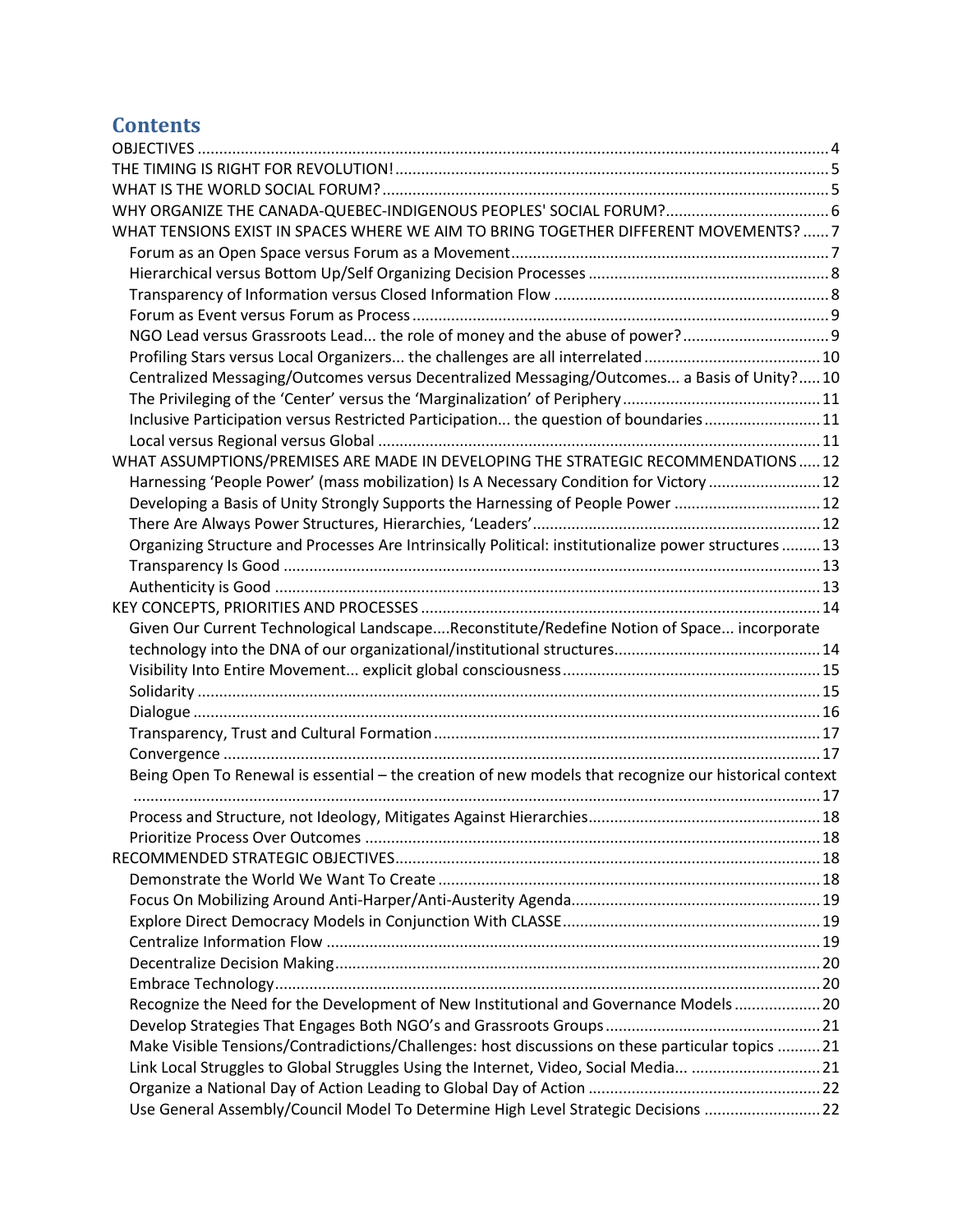<span id="page-2-0"></span>

| Ensure Session Organization Independent of Funding Capability centralize funding 23 |  |
|-------------------------------------------------------------------------------------|--|
|                                                                                     |  |
|                                                                                     |  |
|                                                                                     |  |
|                                                                                     |  |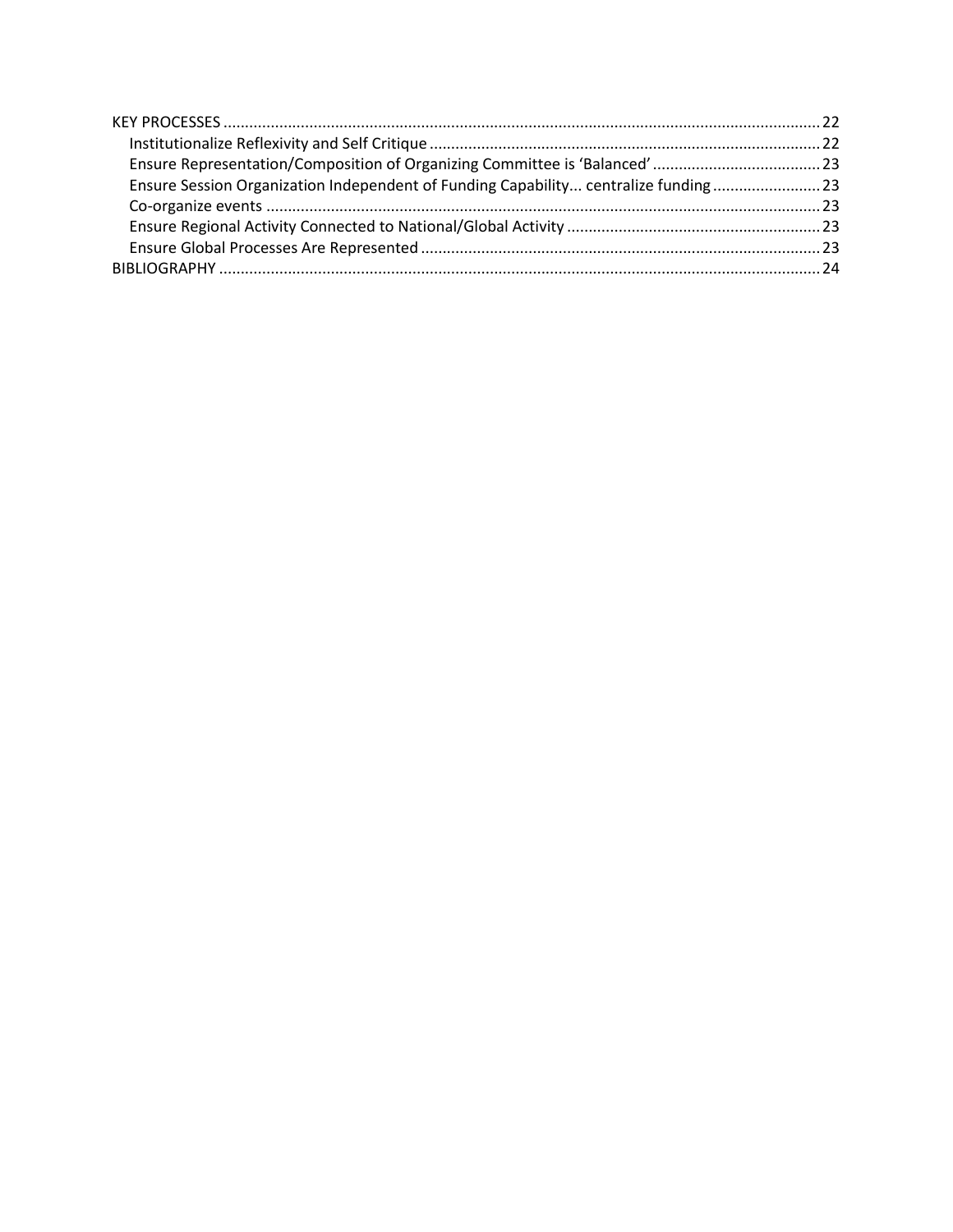## **OBJECTIVES**

The objective of this document is, primarily, to serve as an input into the planning process for the BC Expansion Committee as it develops its own infrastructure and processes in support of the Canada-Quebec-Indigenous Peoples' Social Forum. In formulating this discussion document I have closely reviewed the text edited by Jai Sen and Peter Waterman entitled World Social Forum: challenging empires. In addition to a review of the material in this text, I've also referenced other more recent sources.

The rationale for this document is to identify specific issues, challenges and opportunities that have presented themselves in the context of the organization of the World Social Forum which has a decade long history that can serve as inputs to the BC and Canadian planning process.

The impetus for commencing this research has also been my own experience as an active grassroots organizer with Occupy Vancouver and the Quebec Student Solidarity movement. Most recently I have been involved with coalition work involving a number of different ENGO's.

It became apparent to me as I reviewed the material that the challenges of movement building (of bringing a number of different funded organizations (ENGO's) and grassroots groups together into the same space), are the same regardless of scale. As a result there is much that we can learn from the lessons of those that precede us.

In addition to this, I also realized that the WSF process has not fully embraced the Internet driven dynamics of recent social movements. Whether it be the Arab Spring, the Indiginados, Occupy or the Quebec Student Movement, the Internet had a huge role to play in both the genesis, the perpetuation and the structure of these movements. As a result, there exists an opportunity as we plan our activity in British Columbia to develop a strategy that is integrated and aligned with the larger global movement building activity of the WSF, but also contributes new ideas and strategies that are based on more recent activity.

In charting the way forward we will be confronted with questions... some conceptual, others strategic and yet others contextual. We must confront them all if we are to develop the most effective plan. If we are diligent we can provide leadership in the evolution of the structures and strategies that are employed moving forward.

<span id="page-3-0"></span>In reviewing this document you will note the extensive use of direct quotes. The rationale for this is that the objective of this piece is to both stimulate dialogue as to provide historical context. It is not a 'paper; in the traditional sense. I thought it best to, as clearly as possible, present arguments in their own voices.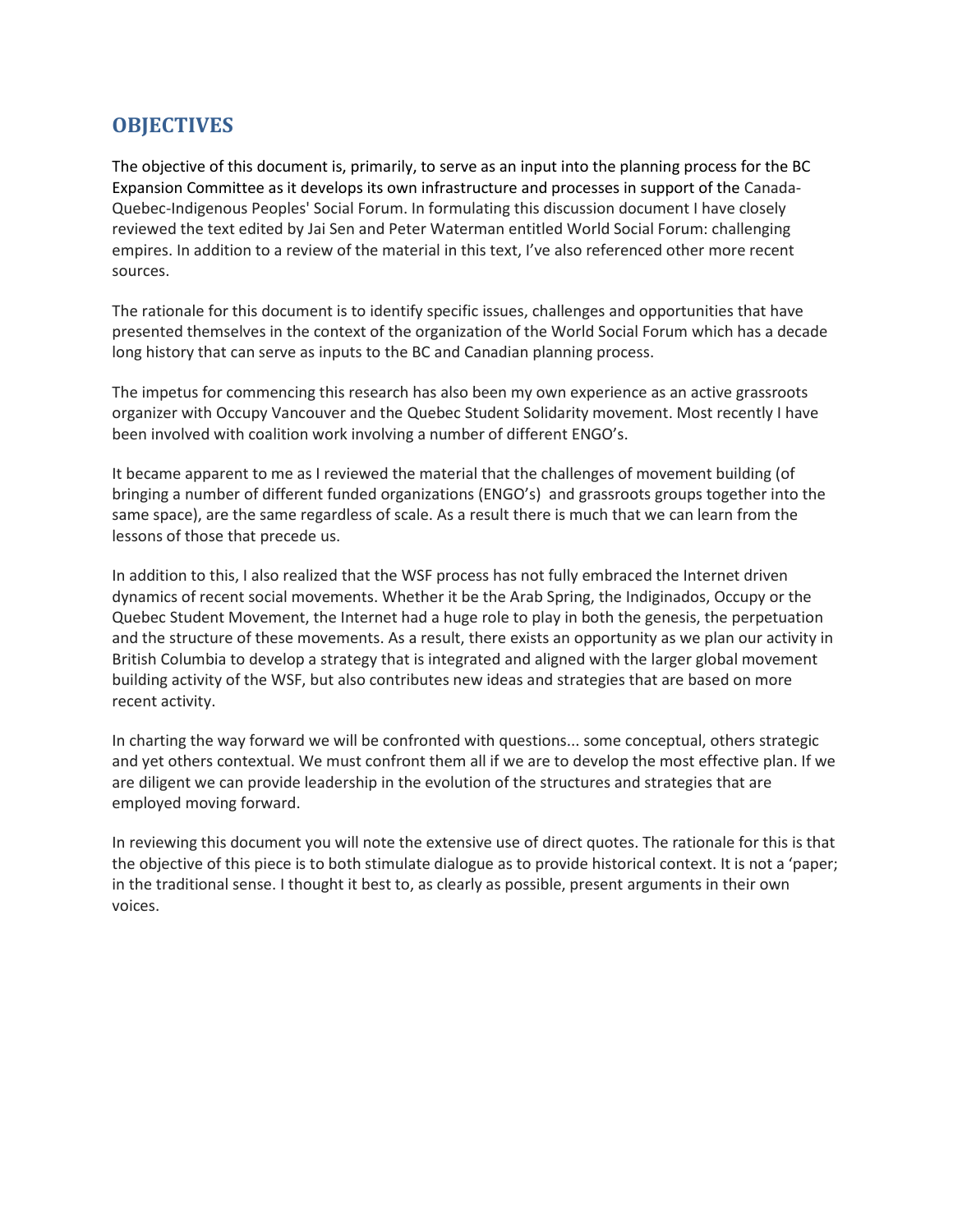## **THE TIMING IS RIGHT FOR REVOLUTION!**

The Global Context: We are at an inflection point in human history that makes the possibility of global revolution a possibility. There are three unique features of our historical context that suggest that things are different now:

*The Illegitimacy of the Neo-Liberal Agenda:* The cracks in the armour are becoming increasingly more visible. No longer is it presumed that the dogma perpetrated on the rest of the world has a sustainable foothold. From the financial crises in the US and Europe to the continued imperialist behaviour of the US to the recent UN resolution to grant Palestine a limited form of statehood, the signs are in the air.<sup>1</sup>

*The current technological context*: Due to the proliferation of the Internet and the power that is now in peoples' hands in the form of SmartPhones and other devices, we are now connected in real time as never before. The power of this phenomena was in evidence in Tahrir Square, the Occupy movement as well as the Quebec student movement. Not only do we have the ability to respond in real time and organize like never before. We also have much greater visibility across the entire movement as pictures and videos circulate virally. This phenomena is not to be underestimated as it serves to build solidarity as well as to communicate best practices and so on.

*Revolutionary Activity Spans the Globe:* no longer are those that take to the streets and challenge authority situated only in the Southern hemisphere. People are taking to the streets in numbers all over the Western hemisphere!

The Timing Is Right For Canada: Due to the activity in the last year with the Occupy movement, the Quebec student movement and the growing grassroots discontent with the activity of the Harper government as well as the activity that is coalescing around pipeline, tanker and Tar Sands expansion, the seeds of discontent have been sown. The timing is right to start building the infrastructure and processes that are necessary to connect the various movements across BC and the rest of the country.

## <span id="page-4-0"></span>**WHAT IS THE WORLD SOCIAL FORUM?**

The genesis of the WSF was the participatory budgeting process, an experiment in civic governance that is in place in Porto Allegre, Brazil. This, in turn, was inspired by the Real Utopias conference in 2001 in Madison, Wisconsin. In its essence, the genesis of the WSF was the realization of the need to put power back in the hands of the people.<sup>2</sup> We can also understand it as the first time that to global streams; the movement against neoliberalism and the movement against imperialism converged.<sup>3</sup> This included mobilizations against the World Economic Forum.<sup>4</sup>

l

 $1$  It is beyond the scope of this document to extend further arguments. We trust that people's intuitions will confirm this assertion.

<sup>&</sup>lt;sup>2</sup> (James, 2009, p. 205)

<sup>&</sup>lt;sup>3</sup> (Vanaik, 2009, p. 247)

<sup>4</sup> (Brunelle, 2009, p. 259)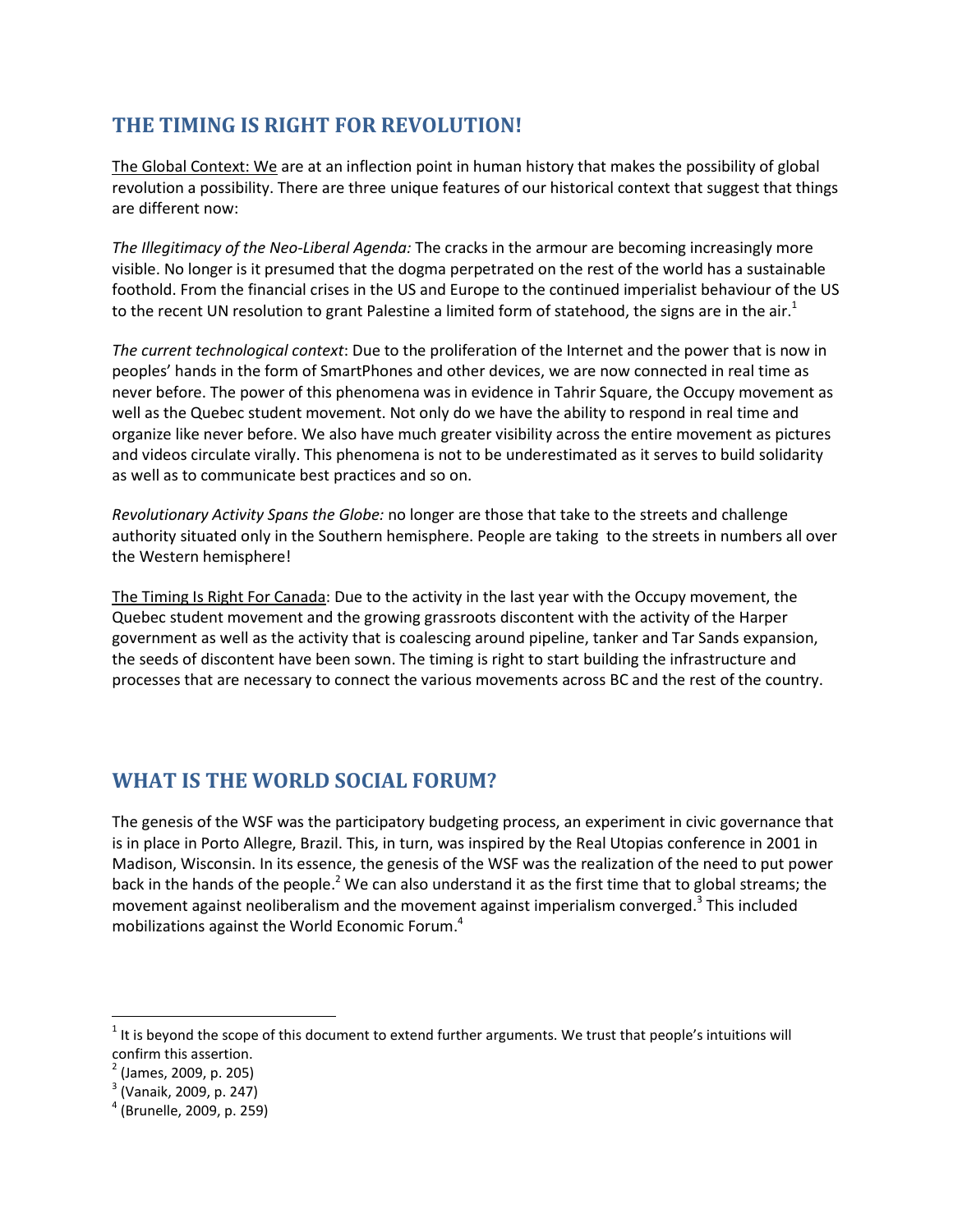It has now become an annual gathering, the inception of which was in Porto Allegre, Brazil. It has since also spawned a number of different regional gatherings. Details can easily be found on the Internet.<sup>5</sup>

## <span id="page-5-0"></span>**WHY ORGANIZE THE CANADA-QUEBEC-INDIGENOUS PEOPLES' SOCIAL FORUM?**

The organization of the Canada-Quebec-Indigenous Peoples' Social Forum (CSF) has to be understood from both a Canadian and global perspective that provides a context for all associated regional organizing. The following are excerpts from various arguments in support of the WSF. These arguments provide the rationale for national and regional processes as well.

The *principled rationale* for moving forward with the WSF process both at a regional and a local level is summed up nicely as follows: *"The goal is radical transformation of the capitalist system. The destruction of the planet and of millions of human beings, the individualist and consumerist culture that accompanies and nourishes this system, along with its imposition by imperialist powers are no longer tolerable, since what is at stake is the existence of humanity itself.***"** (World Forum for Alternatives, 2009, p. 343)

We also note that '*There are feminist movements, ecological movements and many more. These movements are highly fragmented, in the sense that they are mostly national-based, or, in many cases, local-based. Most deal with a single issue or with a single dimension of the problem, without articulating it into an overall political project.* (Sridhar, 2009, p. 3)*'*

Furthermore, *'The crisis of legitimacy refers to the increasing inability of the neoliberal ideology that underpins today's global capitalism to persuade people of its necessity and viability as a system of production, exchange and distribution... The institutions that serve as global capitalism's system of global economic governance – the IMF, World Bank and the WTO – have been the most negatively affected by this crisis of legitimacy and thus stand exposed as the weak link in the system*.' (Bello, 2009, p. 11)

If we are to get serious about actually winning this battle we need to realize that *'The key to addressing such problems lies precisely in grassroots, internationally linked action that goes beyond periodic meeting stalking.'* (Beecher, 2009, p. 15) '*Only by building synergies and solidarity beyond geographical and regional borders is it possible to find methods of action that can lead to real alternatives in this globalized world*.' (World Forum for Alternatives, 2009, p. 347)

The strategies that we develop also need to account for the current stage of capitalism; one that has shrunk the globe and concentrated capital flows in an unprecedented manner. Specifically *'Capital has never managed to exert such absolute and limitless power across the planet... Never before has there been such a dense network of international institutions – like the IMF, the World Bank, the WTO – destined to control, govern and administer the life of humanity according the strict rules of the capitalist free market...'* (Lowy, 2009, p. 21)

 $\overline{\phantom{a}}$ 

<sup>&</sup>lt;sup>5</sup> http://en.wikipedia.org/wiki/World\_Social\_Forum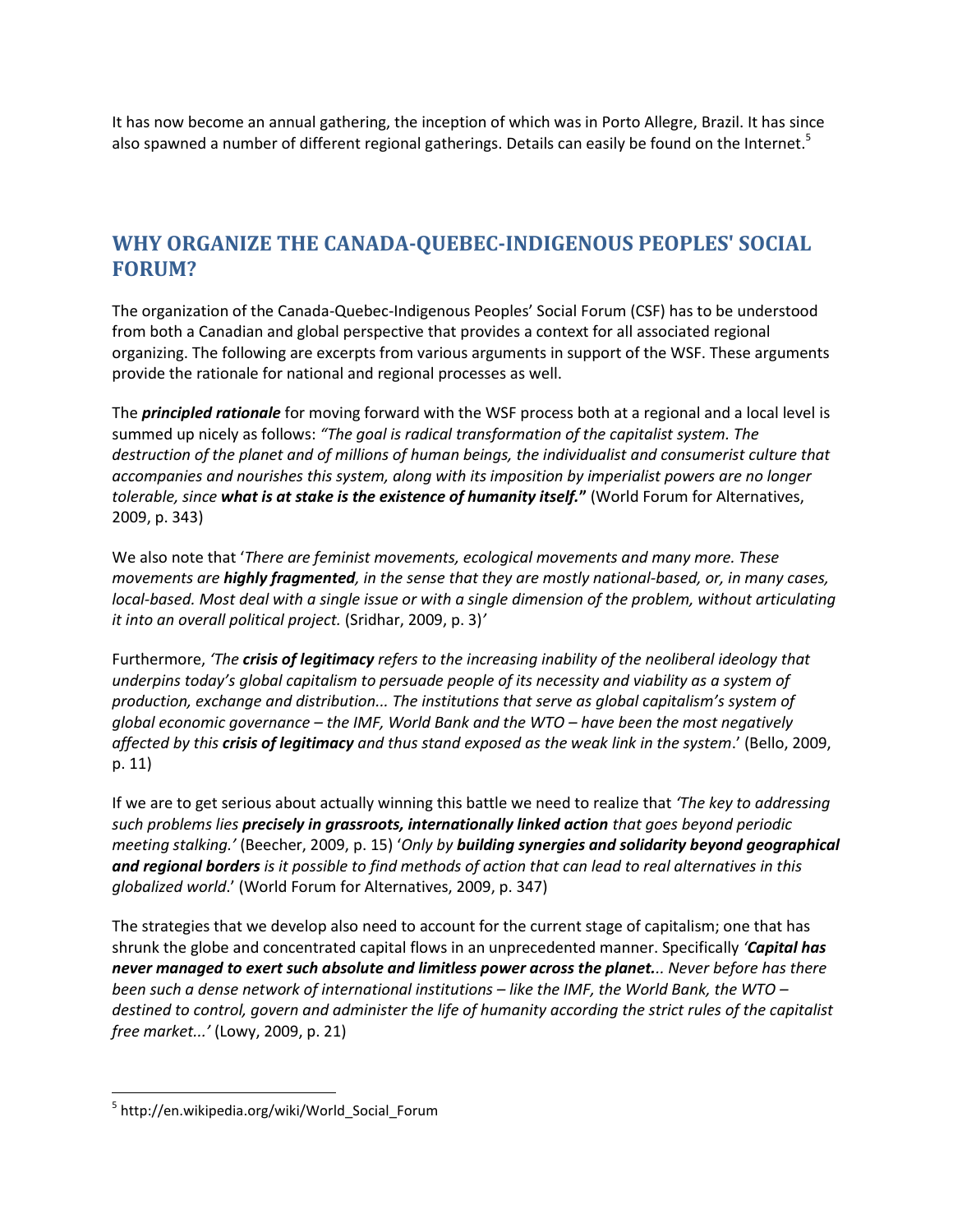We must bring all of those working in various different movements together so as to be able to *'... go beyond episodic encounters among the movements, to construct a deeper political debate, to establish horizontal structures that facilitate exchange and common actions, and to extend the reach of the movements in all continents.'* (Escobar, Other Worlds Are (Already) Possible: Self-Organization, Complexity, And Post-Capitalist Cultures', 2009, p. 400)

In summary the reason to continue the WSF process is to find ways to bring different movements together such that areas of alignment can be explored and contexts can be created where areas of convergent action can germinate.

*What is required, therefore, is the convergence of a number of different movements in the same physical space*. This model gives rise to various tensions and the need to balance different priorities.

## <span id="page-6-0"></span>**WHAT TENSIONS EXIST IN SPACES WHERE WE AIM TO BRING TOGETHER DIFFERENT MOVEMENTS?**

The following are a summary of issues that, no doubt, we will need to contend with:

#### <span id="page-6-1"></span>**Forum as an Open Space versus Forum as a Movement**

Within those that have been involved within the WSF from its inception, there is an ongoing debate as to whether the WSF should be thought of as an Open Space or as a movement. First we might consider...

What is an Open Space?: "*The World Social Forum is an open meeting place for reflective thinking, democratic debate of ideas, formulation of proposals, free exchange of experiences and interlinking for effective action, by groups and movements of civil society that are opposed to neoliberalism and to domination of the world by capital and any form of imperialism..."* (Principles, 2009, p. 69)

Sen says: *'It's an open forum, and in that there's a commitment to its openness, to the participatory nature of it, to open democracy... This is a fundamental working assumption of participants at the Forum...'* (Sen, 2009, p. 169)

What is a Movement? '*A movement congregates people – its activists... who decide to organize themselves to collectively accomplish certain objectives. Its formation and existence entails the definition of strategies to reach these objectives, the formulation of actions programmes, and the distribution of responsibilities among its members.'* (Whitaker, 2009, p. 82) Teivanen suggests that 'Once *reasonably transparent and democratic mechanisms have been established, the WSF could more legitimately start expressing itself as a collective movement.'* (Teivainan, 2009, p. 99)

*Once might ask*: why is it important that the WSF remain an Open Space? Similarly, what is the impetus for it to be a movement? What is incontrovertible is that the participants in the WSF are movements, activists and others that are taking concrete action in the world. They are movement builders! If there is any rationale for the WSF remaining an Open Space it is because of the realization that the Open Space concept is what is most functional when bringing different movements together in the same place.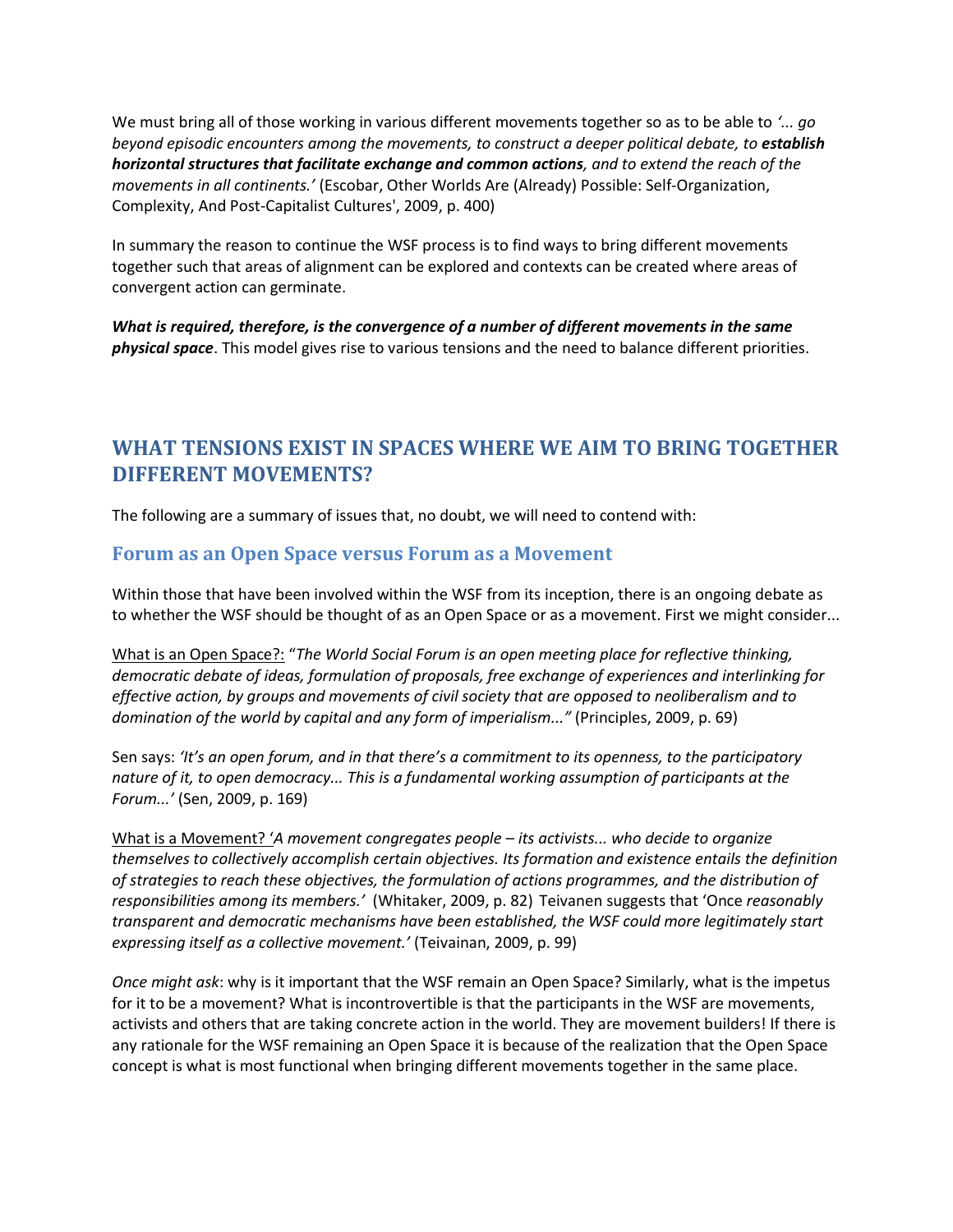*Why might an Open Space be the best context to bring different movements together?* In short because the activity of bringing different movements together gives rise to different 'tensions' that arise due to the disparity in values, priorities, concepts of the change process, sensitivities to power dynamics, culture etc. Bringing together different movements gives rise to a particular set of problems that are not faced (at least to the same degree) in the formation of a 'single movement'.

Structural/Theoretical Challenges To Open Space Concept: Dowling says: *'It is precisely because the space is articulated as some sort of non-partisan space (whether it can or should be non-partisan is another question) that it is an opportunity for people with power and money to monopolise that process. In that moment, self-organisation backfires because those with more money are able to put on bigger events.*' (Emma Dowling, 2009, p. 214)

## <span id="page-7-0"></span>**Hierarchical versus Bottom Up/Self Organizing Decision Processes**

Whitaker also goes on to suggest that *'A space has no leaders.'* (Whitaker, 2009, p. 89) Irrespective of whether or not this statement is true, it does reveal the central challenge: how to create a space that can satisfy a wide range of movements with different priorities, each with strong leaders, representing different regions of the world etc? What is implied is that the best way to do this is to use nonhierarchical, 'leaderless' decision making processes.

In the specific case of the WSF, the primary organizing responsibility falls on the International Council. This is a small group (presumably largely consisting of founders of the WSF) that assumes responsibility for developing the program, identifying key speakers etc.

Of course those that favour a more decentralized approach do so because of a realization that *'... the WSF is bound to encounter (organizational problems) in its process of geographical and thematic expansion... too much control by the IC and the Secretariat is bound to limit... creativity...'* (Teivainan, 2009, p. 98)

In developing our decision making and organizational processes, we will need to balance the functional utility of more hierarchical command and control structures with the need to empower a wide range of participants and organizations; to create a culture of trust and cooperation.

## <span id="page-7-1"></span>**Transparency of Information versus Closed Information Flow**

Closely related to the question of hierarchy is the question of information flow. Since time immemorial, control of information has been used as a means to centralize power. In the world where we live in today, where capturing, representing and redistributing information has never been easier, there is no excuse for the absence of transparency.

We can now benefit from the functional utility of hierarchical command and control decision mechanisms while at the same time mitigating against mistrust which evolves when information is unavailable. Simple practices like the practice of taking and posting detailed minutes in all meetings can go a long way to preventing problems.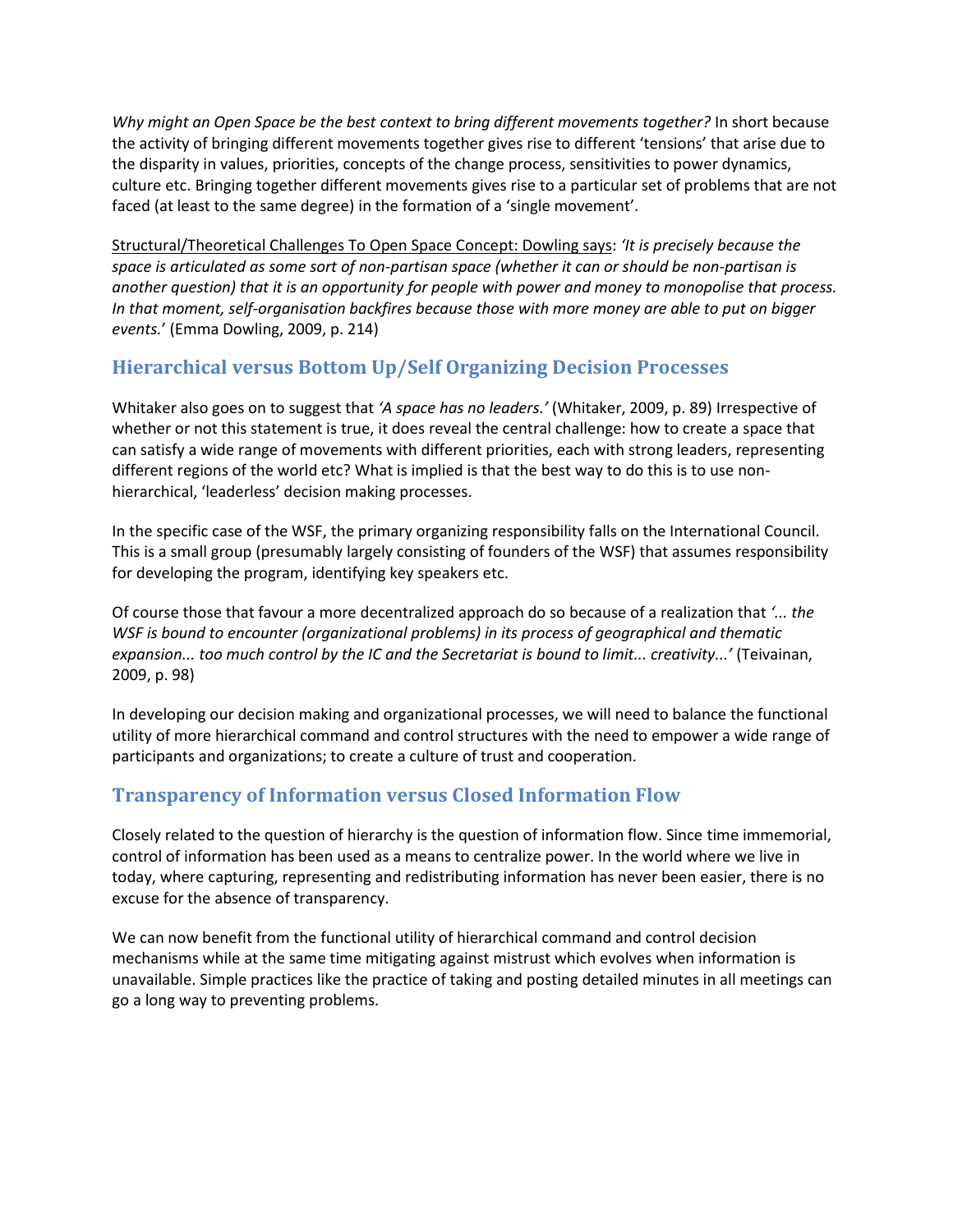#### <span id="page-8-0"></span>**Forum as Event versus Forum as Process**

Burch says that *'... if it is to retain this essence, it cannot become reduced to the coordination of disconnected events, redesigned each time like a new experiment. It is time now to invest in the idea of forum as process....'*(Burch, 2009). This insight is related to the question as to whether the WSF should consider itself an Open Space or a Movement of Movements as it raises the question of continuity.

To date there the WSF has consisted of a series of large annual events that are complemented by a number of smaller regional events.

It seems appropriate to ask:

- What is the relationship between the various activities within an event*?*
- Are outputs from one event used as inputs for others?
- What is the connection between local, regional, national and global activity
- Are we building collective momentum in a manner that will enable us to develop sufficient power (either within or extrinsic to the existing political and institutional structures) to give us as sense as to how we can win the larger struggle?
- Is there continuity between and across events?

## <span id="page-8-1"></span>**NGO Lead versus Grassroots Lead... the role of money and the abuse of power?**

Representatives of the organizing committee of the US Social Forum said *that '... some key sectors of movements in the US were not represented strongly, particularly faith-based networks and the environmental conservation movement, and also the larger national and international nongovernmental organizations* (Guererro, 2009, p. 316)*'.* This was because the organizers had prioritized *'... focusing on grassroots people of colour groups at the base as our key constituency to organize* (Guererro, 2009, p. 315)*'*

The issues and decisions that were involved in organizing the US Social Forum are not specific to that particular event. These tensions, I am sure, exist in all spaces that aim to bring together as wide a group of movement participants as follows. The issues break down, roughly, as follows:

- 1. We want as many 'movement' participants as possible so as to build as broad and diverse a space/movement as possible.
- 2. This is, in part, rationalized by the realization/claim that we need to harness as much people power as possible if we are to tackle the extraordinary power of the global capitalist machine.
- 3. In building this broad set of structures, we need to organize large events and processes like the WSF. This requires resources.
- 4. Hence, there are now two fundamental reasons to include NGO's; resources as well as the widening of the tent
- 5. The problem: the role that money plays in decision making and power structures can be problematic. Those with the money tend to be the ones that can organize the largest events, tend to have influence with respect to who speaks etc.
- 6. Due to the fact that the target is, ultimately, the negative influence of money, corporations etc... and the way that this set of institutions and related thought processes conspire to create a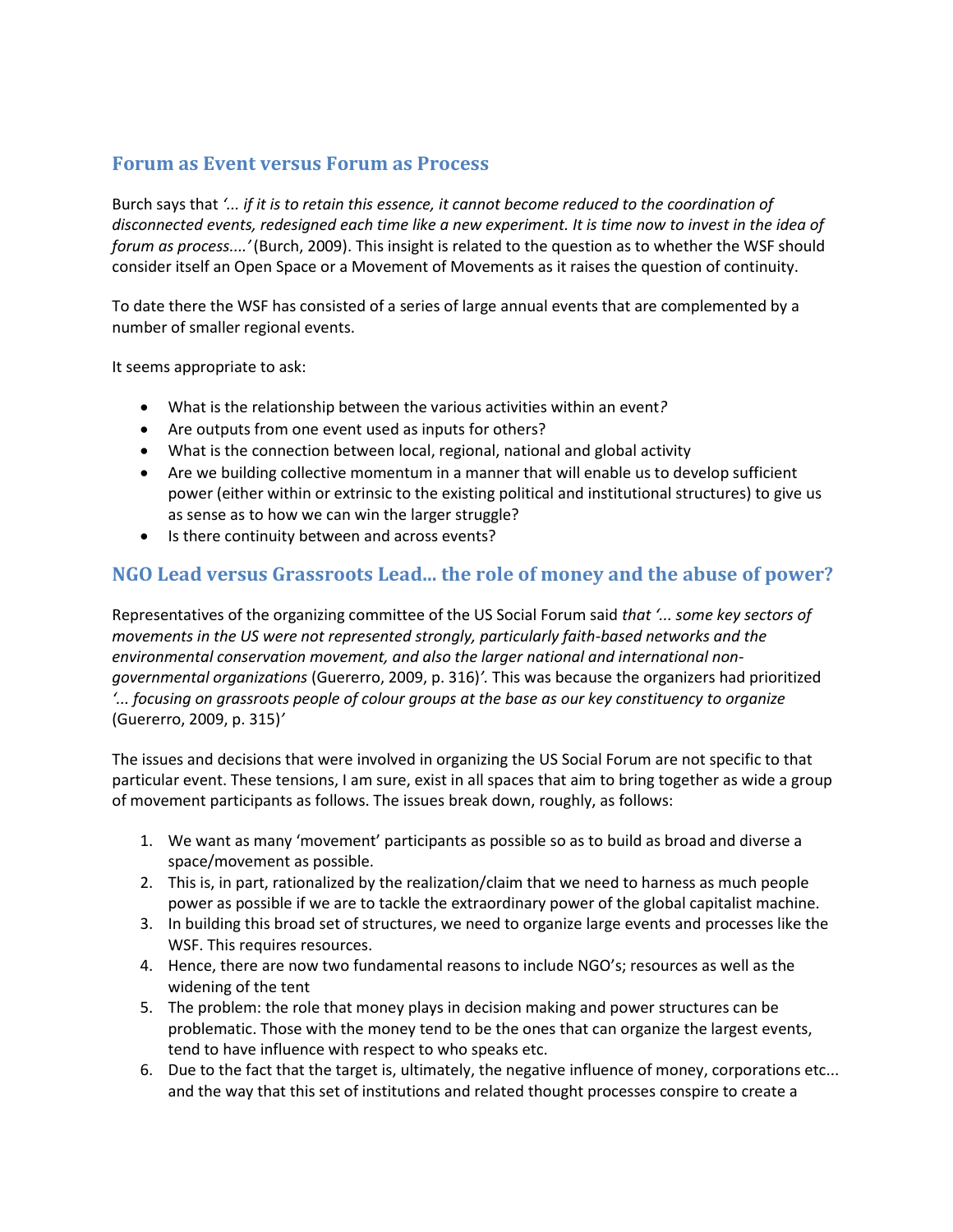valueless world; activists and revolutionaries are, naturally, hyper-sensitive to these influences. Influences that can be characterized as *abuses of power*.

The result of this is a deeper tension that is ideologically based and leads to very real difficulties for organizers.

#### <span id="page-9-0"></span>**Profiling Stars versus Local Organizers... the challenges are all interrelated**

Osterweil says that *'Many people from various geographical and political backgrounds have criticized the Forum for a series of formal or organisational problems that they believe make it an undemocratic space. These problems include lack of transparency in decision making, hierarchical organization, as well as special treatment of celebrities and the creation of elitist tiers that privilege the more well known and consolidated components of the movement over many of the smaller and more grassroots and perhaps more radical organizations.*' (Osterweil, 2009, p. 146)

As we see, the issue of who gets the highest profile is not an issue that we can distinguish from the issue of the hierarchical nature of the decision making structures nor from the role of money. The navigation of these issues is extraordinarily complex and the best we can do at this stage is to identify them; to bring them to light as problems/tensions that we need to collectively navigate. Those that are in positions of power; that are in positions of privilege within our own revolutionary community need to recognize this privilege and learn to operate from articulated positions of principle.

Those in positions of power in our own organizing circles must be vigilant with respect to their own behaviour and must no abuse this power.

#### <span id="page-9-1"></span>**Centralized Messaging/Outcomes versus Decentralized Messaging/Outcomes... a Basis of Unity?**

Teivanen says: *'I personally sense that there are increasing pressures to overcome the current reluctance to issue political statements.... Many in the governing bodies of the WSF, however, tend to conclude that the WSF should not plan to become a political actor since it does not have internal procedures or democratic collective will formation.*' (Teivainan, 2009, p. 99)

Another central issue that speaks directly to the initial questions as to whether the WSF should be a Space or a Movement is the question as to whether it should attempt to generate unified outcomes. Those who favour the Open Space approach reject the call for a unified message, preferring to see the WSF function more as an incubator and networking space.

Those that view the WSF more as a movement building space lean towards the formation of 'Bases of Unity'. In point of fact, the WSF does have guiding principles and the various regions do, from time to time, issue documents (such as the Bamako Appeal and the Call of Social Movements). There is a sense that the WSF is something unique and that it is both necessary and appropriate to have some documents that describe this uniqueness.

The question that remains to be answered is: to what extent should processes be implemented to attempt to align the activity and focus of existing movements? Do we see the 'harnessing of people power as requiring the collective development of specific strategies, events and so on? Does this give us a better chance of winning?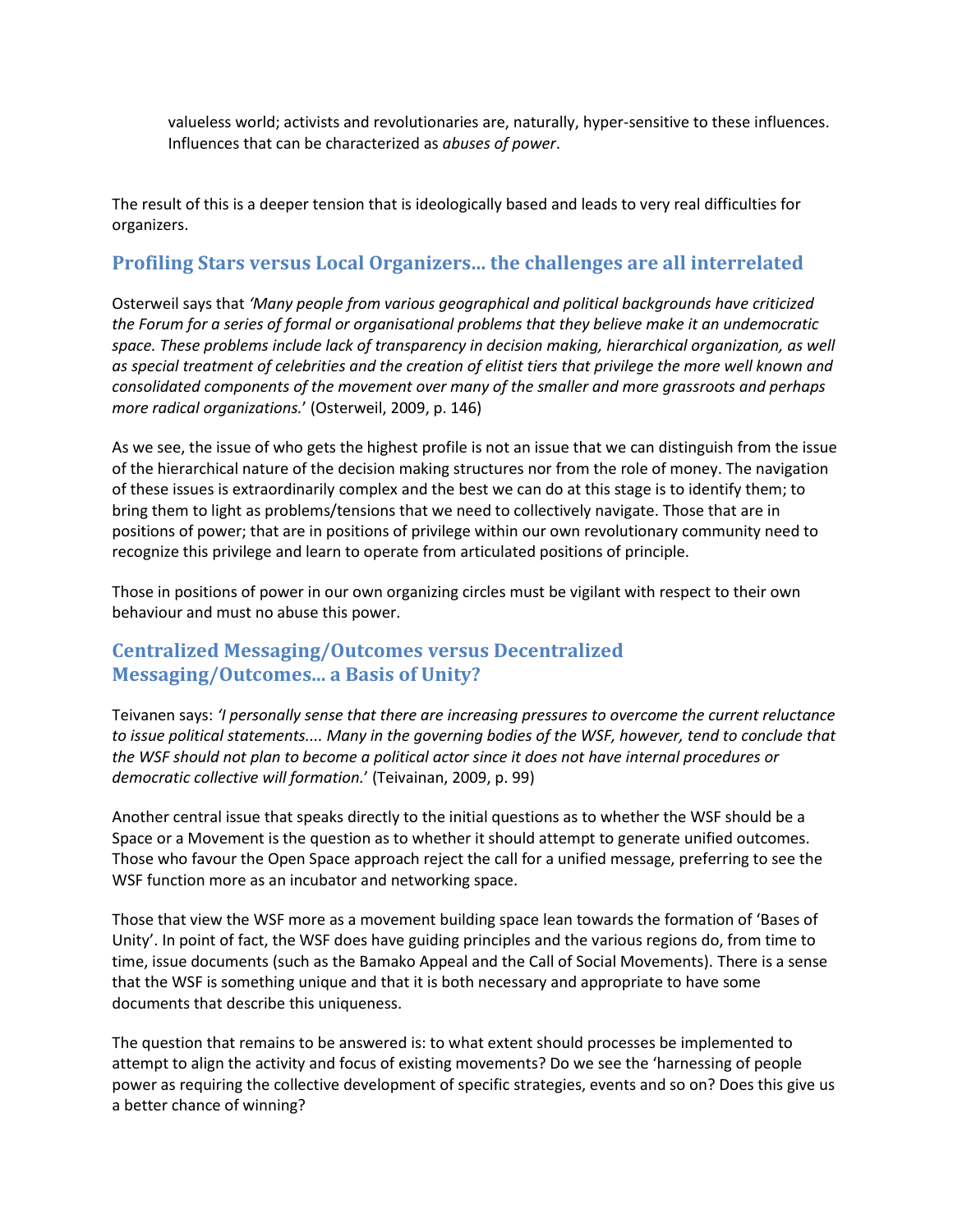## <span id="page-10-0"></span>**The Privileging of the 'Center' versus the 'Marginalization' of Periphery**

Osterweil suggests that there is a tendency *'... to perpetuate the marginalisation of the peripheries and the privileging of the centre* (Osterweil, 2009, p. 99)*.* I raise this issue after introducing ideas around hierarchy and decentralization to identify the way that power expresses itself in the ways in which we organize. To the extent that information flows to the 'center'... To the extent to which it is at the 'center' that the action happens, we instinctively privilege this position. It is, therefore, incumbent upon those that are at the center to remain vigilant in respect to these patterns and to do whatever is necessary to mitigate against these effects.

## <span id="page-10-1"></span>**Inclusive Participation versus Restricted Participation... the question of boundaries**

Jai Sen notes that *'The WSF is showing distinct signs of behaving like a tightly controlled corporation, a movement, or an institutionalized religion. This is reflected by, among other things, a growing discourse of 'we' and 'they' in the WSF International Council and its counterpart bodies at national levels... The WSF is therefore gradually becoming a place only for gatherings of the committed and converted.* (Sen, 2009)*.*

Again, the deeper question is whether what we are trying to create is a space simply for dialogue amongst existing movements in order to explore areas if intersection or whether we see this as a larger movement building process that admits of grey areas and ambiguities and therefore is open to participation from potentially dissenting voices.

Of course, those that recently have had experience with the Occupy movement understand that even though it is, in principle, wonderful to have maximally open group boundaries, it becomes very difficult to work effectively without some constraints since, unfortunately, not everyone participates with a spirit of positive intention. Revolutionaries need to be able to contend with infiltrators and disruptors.

That said, victory will require developing converts. It will require engaging people and organizations that may have conflicting views in deeper dialogue with a view to winning them over. It is not sufficient to preach to the converted. Navigation of this tension is complex but necessary!

## <span id="page-10-2"></span>**Local versus Regional versus Global**

 $\overline{\phantom{a}}$ 

An essential element in the rationale and associated strategy involved in bringing different movements together is that *'... no single movement can "see the whole" (e.g for an Italian movement it is hard to see the complexity of a local movement in a Colombian rainforest, and for both, hard to see the complexity that their combined action might create)... But the fact that there are globally emergent forms of behaviour affects what particular movements think and do."<sup>6</sup>*

The question remains as to how to do this. What processes can we create to increase the levels of awareness of the Intersectionality of movements? What can we do to increase levels of solidarity across movements?

What specific structures and processes can we develop to ensure that movements understand their global and historical contexts while, at the same time, not losing focus on their local struggle?

<sup>6</sup> (Escobar, Other Worlds Are (Already) Possible: Self-Organization, Complexity, And Post-Capitalist Cultures', 2009)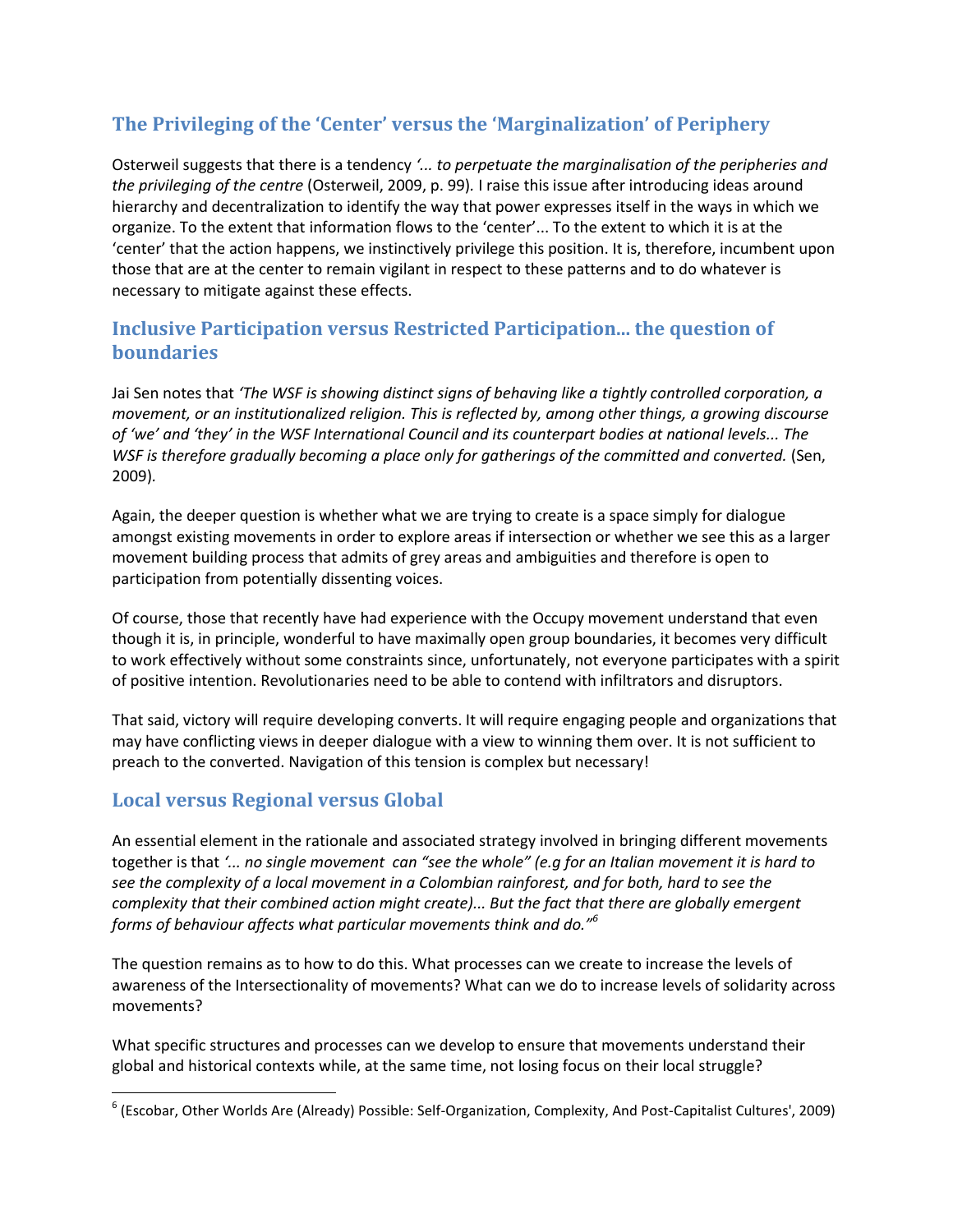## <span id="page-11-0"></span>**WHAT ASSUMPTIONS/PREMISES ARE MADE IN DEVELOPING THE STRATEGIC RECOMMENDATIONS**

The assumptions describe the authour's most fundamental commitments. We might say that it describes ones 'theory of change'. Especially in this context where we are working on bringing diverse perspectives and interests together, identifying ones assumptions is essential. It would, in fact, behoove all movement builders to closely examine the basis for their own claims.

## <span id="page-11-1"></span>**Harnessing 'People Power' (mass mobilization) Is A Necessary Condition for Victory**

It is assumed that the primary source of our power is 'people power'; strength in numbers. It is further assumed that this power, if it is to be of the form that can give rise to effective change processes, needs to be harnessed/channeled in some way. We must be able to rally hundreds of thousands of people into the streets! We must be able to mobilize hundreds of thousands of people to vote for a particular political party! We must be able to call a National General Strike! We must be able to call a Global General Strike!

None of this is possible unless we can align our intentions in a manner that leads to coordinated activity which leads to the idea that...

## <span id="page-11-2"></span>**Developing a Basis of Unity Strongly Supports the Harnessing of People Power**

In short, movements do a very good job of identifying their own principles that underlie and give force to their particular struggle. What is missing, and is of central importance, in a space that aims to bring together different movements, is a discussion focused on areas of alignment and convergence.

Movements, by their very nature, need to articulate their own contrast position. They must define what they stand for and what they do not. This a necessary condition for the formation of internal solidarity. This, of course, leads to a well articulated 'discourse of difference'... or what one might call sectarianism. It is a natural outcome of the movement building process and not something we need to fear. It is, however, not the only discourse that needs to be perpetuated.

#### *In conjunction with articulating our differences, we must also articulate our points of convergence!*

The Basis of Unity is not merely a document, but a commitment to a process. The content of a Basis of Unity could contain ideological elements (to fight neoliberalism, for example), but if it is to have force, it must contain strategic and tactical content. It must, specifically, describe the actual actions that partner groups are willing to stand together on. It must, therefore, be grounded in practical applications of solidarity.

#### <span id="page-11-3"></span>**There Are Always Power Structures, Hierarchies, 'Leaders'**

In contrast to Chico Whitaker's claim that *'A space has no leaders'* (Whitaker, 2009, p. 83). I believe that an idealized notion of a 'leaderless open space' is not pragmatically useful as there are always those that make certain decisions. Someone needs to book the space, arrange the tables, develop the program and so on. There are always those that assume this responsibility to act first. They may (and should) act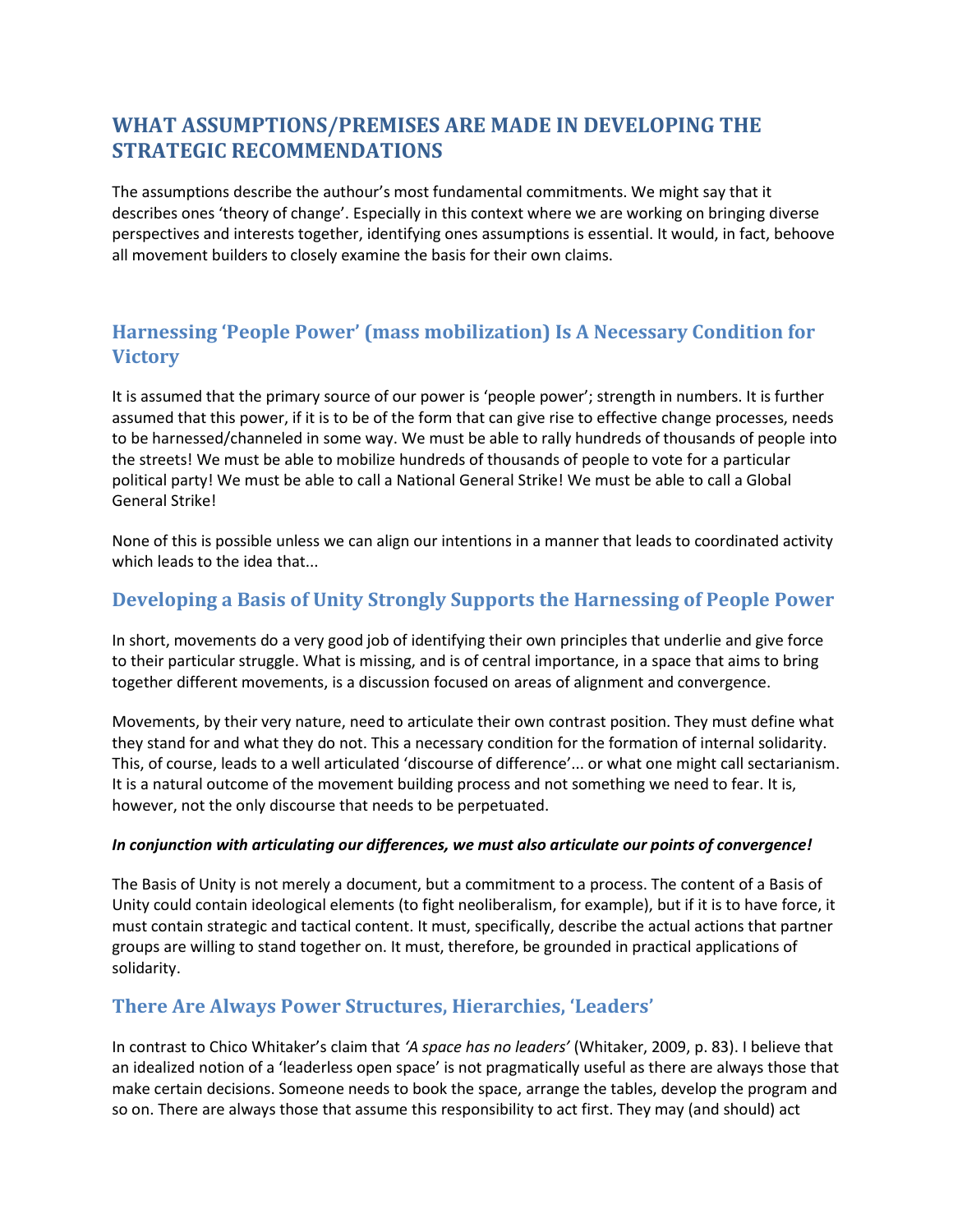consultatively and transparently, but they still play a leadership role. In practice, therefore, certain decisions will be made without consultation; certain people will have more power than others.

In support of this idea, Darling says: *'I say 'open space' is a logical misnomer because to declare a space in which power doesn't exist is impossible. If we understand power as being a relation and as something that permeates our relations, then power never goes away. Power is not a commodity that you can leave at the door; it comes with you in your spaces. Through your interactions with other people*.' (Emma Dowling, 2009, p. 215).

*The first step is to recognize the essential nature of hierarchy and leadership. This, in itself is not the problem. It is those that abuse this privilege that create problems.*

#### <span id="page-12-0"></span>**Organizing Structure and Processes Are Intrinsically Political: institutionalize power structures**

Osterweil says that *'... institutional structures, meeting process and daily elements of living are inherently political and constitute critical points for elaborating effective opposition practices.. Today many actors working to change the world have still not realized that if they truly hope to combat neolibberalism and oppression... They have to realize that how panels are formatted, decisions made, and inclusion/exclusion enacted are themselves powerful political acts*' (Osterweil, 2009, p. 149)

We must, therefore, be collectively vigilant about our own practices and the roles that we have within organizational contexts.

#### <span id="page-12-1"></span>**Transparency Is Good**

Albert *says 'Another attribute of forums worldwide, more in evidence the more local they are, is accountability and transparency. Local organizers are generally well known to the people participating and attending.'* (Albert, 2009, p. 363) Implicit in this claim is that transparency is something that is positive. If so, there is no reason not to maximize it by developing process such as consistent minute taking, posting of minutes in centralized locations etc.

#### <span id="page-12-2"></span>**Authenticity is Good**

What we strive for is clear alignment between what WSF claims to be and what it actually is. Recognizing that this idealized end is not achievable, it is essential to:

- Clearly identify the Tensions and Challenges we face
- Develop Processes that are designed to identify and contend with issues that arise. In other words we need to ensure that *self critique is institutionalized*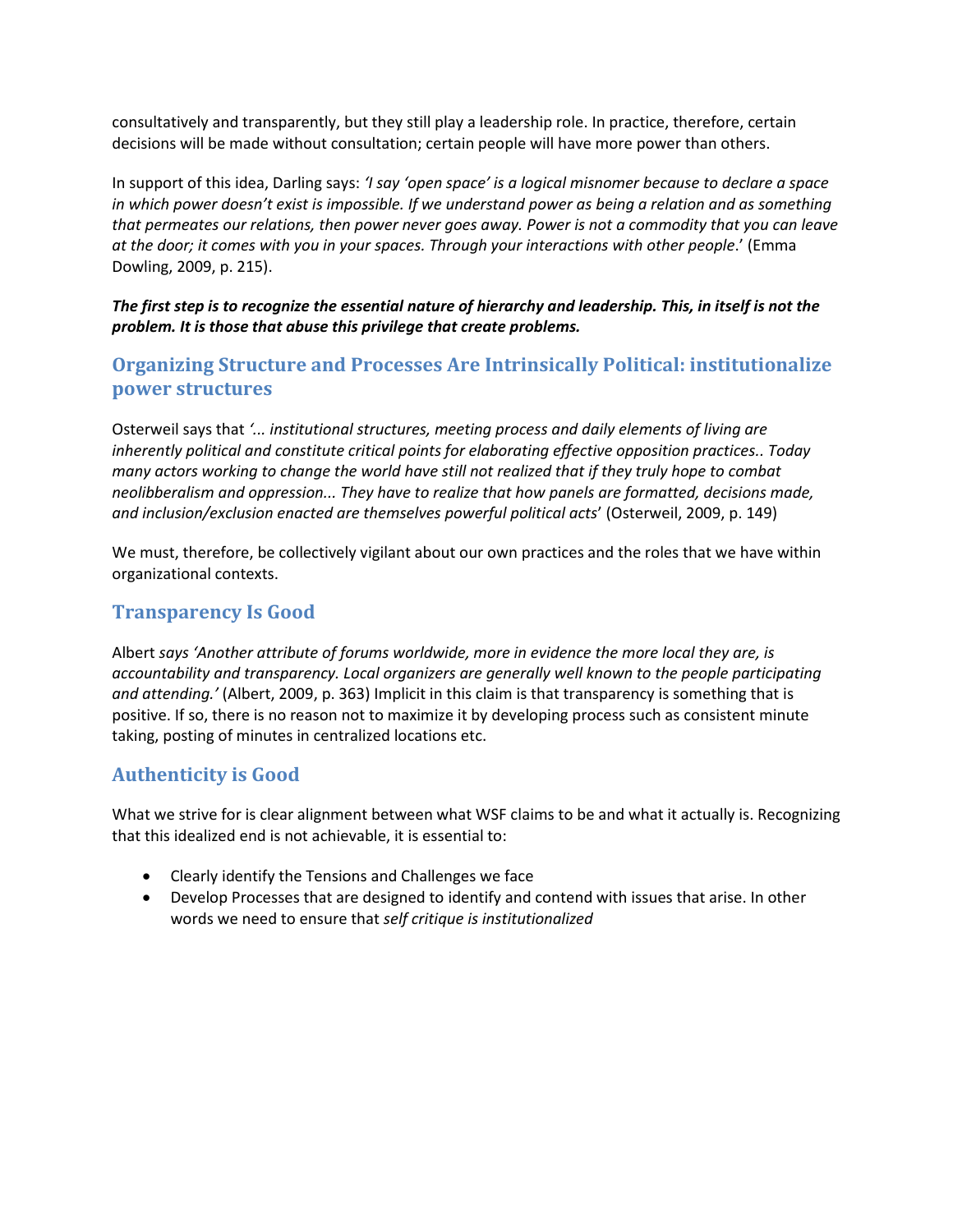## <span id="page-13-0"></span>**KEY CONCEPTS, PRIORITIES AND PROCESSES**

#### <span id="page-13-1"></span>**Given Our Current Technological Landscape....Reconstitute/Redefine Notion of Space... incorporate technology into the DNA of our organizational/institutional structures**

The deeper intuitions that underlie modern movement building models has to be a realization that the Internet and associated communications technologies are changing the very nature of space. If we think about space as that within which we can see people, hear people and, therefore, communicate with people, it is clear that the world we live in is fundamentally different than any time in the past. Waterman says: *'The WSF uses the media, culture and cyberspace. But it does not think of itself in cultural/communicational terms, nor does it live fully this increasingly central and infinitely expanding universe.'* (Waterman, 2009, p. 118).

Stephanson *says 'What has been practically absent from debates about the WSF and the concept of the public sphere (which I have examined in more detail [here\)](http://eprints.gold.ac.uk/6570/) is a concern with the role of media and communication... The crucial point here is that shared communication activists – many of whom are organically linked to the movements they report on - see themselves as acting together with rather than simply disseminating information about the movements that participate in the WSF. In such a conception, communication and mobilisation for collective action are two sides of the same coin, forming a mutually reinforcing relationship captured eloquently by the motto "communicate to mobilise to communicate"* ' (Stephanson, Oct. 3, 2012).

Communication is both intrinsic to the movement building process as to our current highly networked historical context (facebook, Twitter, Youtube...). We need to recognize that technology is intrinsically embedded in our communication and interaction patterns in a manner that serves to bridge geographic boundaries and therefore change the nature of how we stand in relation to each other.

Practically speaking, what this means is that *we integrate alternative media strategies into the core of our organizing structures and processes*. This provides a number of different possibilities:

Extend the Reach of Events: sessions can be livestreamed, content can be recorded and redistributed.

Decentralization: Due to online tools, there is no reason that we can't organize activity remotely with participants making contributions as and when they have the time.

More Planning Lead Time: The ability to stay connected at a distance provides more lead time for those planning activity.

Connecting the Regional To Global Events: we could, for example, organize solidarity activity in different regions and connect the activity to the global event via communications technologies.

Continuity Between Events: Since we have the ability to create platforms that sustain dialogue, as well as capture photos and video, we can ensure that the activity at a particular Social Forum persists after the event has concluded.

Build Convergence Processes: In actual fact, the logistical complexity, in conjunction with the tensions previously identified make it very hard to have substantive conversations that involve lots of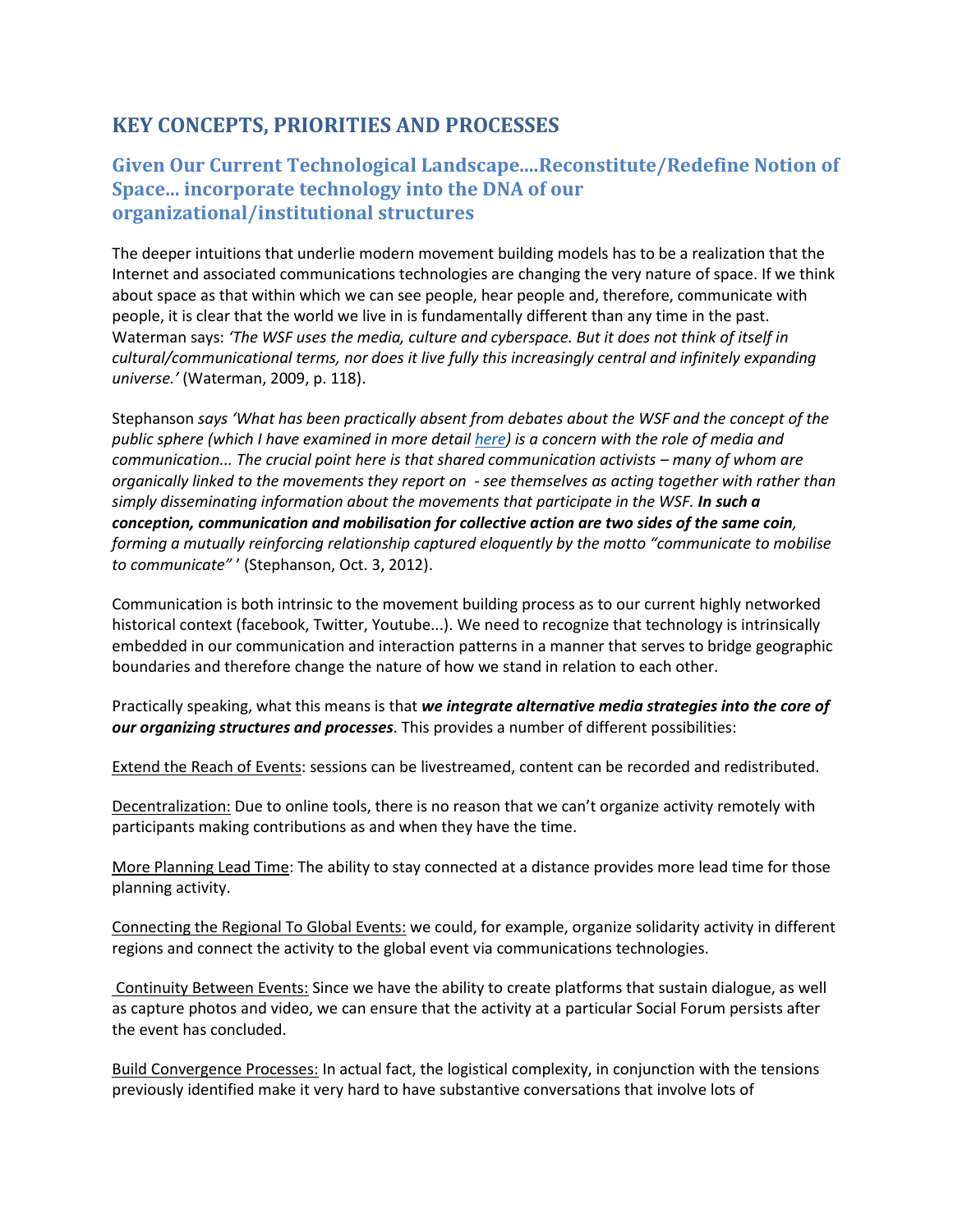stakeholders in a very short period of time. If, however, the dialogue can be sustained over months or even years, deeper areas of alignment can be developed.

A related notion is...

#### <span id="page-14-0"></span>**Visibility Into Entire Movement... explicit global consciousness**

A central feature of modern movements, from the Arab Spring to the Indiginados to Occupy to the Quebec movements to the anti-austerity marches in Europe is the utilization of technology and rich media to document and represent the movement both back to itself as well as to the rest of the world.

Simply put, we live in an where iPhones and Facebook are ubiquitous. Furthermore, the utilization of Twitter to disseminate movement information is a story well told. It is time for modern movement builders to explicitly develop processes that are in tune with the tools available to us. These tools serve to reduce hierarchies and add enormous capability both to organize as well as to stay in tune with activity in other locations.

#### <span id="page-14-1"></span>**Solidarity**

Solidarity is much talked about in movement building circles and is without question one of the most important principles for movement organizers. Some discussion about this concept is, however, warranted. What do we mean precisely? Here are a few possibilities:

Solidarity As A Contrast to Competition: The first principle of the Bamaako appeal says: *'Construct a world founded on the solidarity of human beings and peoples. Our epoch is dominated by the imposition of competition among workers, nations and peoples. However, historically the principle of solidarity has played a role much more conducive to the efficient organisation of intellectual and material production. We want to give to this principle of solidarity the place it deserves and diminish the role of competition.*' (World Forum for Alternatives, 2009, p. 344)

Unity in Difference: Osterweil says in respect to analyses of the forum: '*Instead of explaining the political trajectories and projects of these alternative actors, writing positively about them, their histories, and their ideas – in other words, rather than making them visible on their own terms – we have tended to write as if the Forum, and the movement of which it is a part, has a more important central part, and it is a single unified entity.'* (Osterweil, 2009, p. 150)

*The key idea is that we must find ways to recognize and honour the diversity of perspectives and approaches and still recognize that we are a part of a larger singular struggle.* This might, at times, involve standing with those that you have significant ideological differences with.

Dowling underscores this perspective when she says: *'... I feel there is a tendency to universalize the subjectivity of people involved with the WSF movement. We tend to say that we see ourselves as all being a part of the same movement or having the same enemy... and within that there seems to be very little space to understand how we as individuals with our different locations, struggles, and subjectivities come together or conflict; and how to work through that if we're going to get anywhere beyond fictional solidarities, statements of intent or lowest common denominator politics... On the one hand we*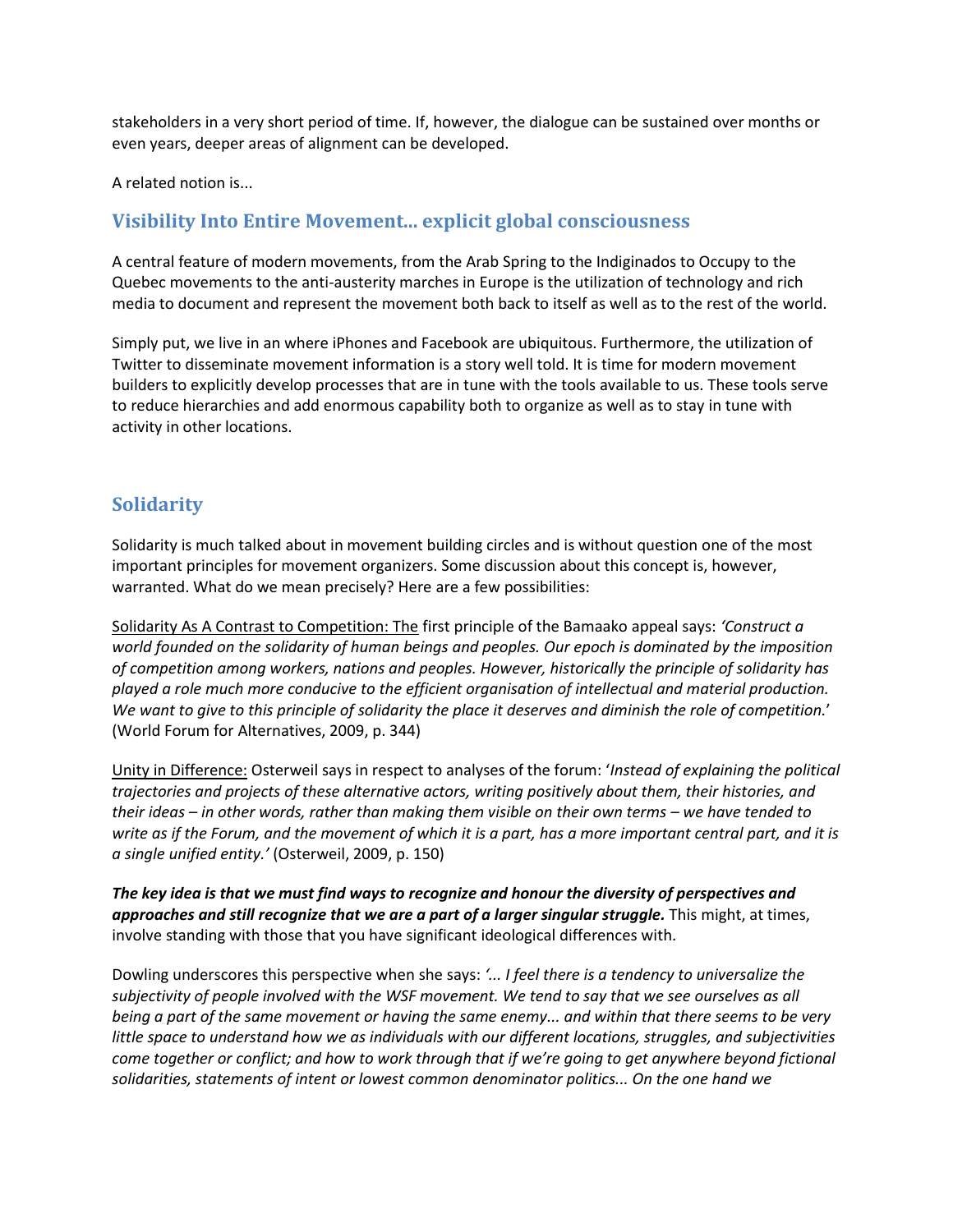*celebrate our diversity and multiplicity and we see that as our strength (and sometimes our problem): but on the other, what permeates that is actually a denial of difference...*' (Emma Dowling, 2009, p. 217)

Solidarity Requires Dialogue: True solidarity cannot be developed without specific processes in support of its development. It requires deep dialogue that is rooted in empathy. To that end Rebick suggests that *'A break with the sectarian bickering of the past is no doubt desperately needed but there is also a need to learn how to constructively debate and discuss difference.*' (Rebick, 2009, p. 310)

Dialogue Requires A Process of Translation: De Sousa Santos advances a Theory of Translation suggesting *that 'Translation is the procedure that allows for mutual intelligibility among experiences of the world.'* (Santos, 2009, p. 384). I have suggested that deeper dialogue is necessary, but what exactly does that mean? Of course there needs to be deeper discussion, but this discussion must be entered into with a view to truly understanding the perspective of others. One must, so to speak, be willing to 'walk in another person's shoes'. This will require translation, quite literally since differences can reside in the understanding of various terms that are a part of our discourse. Terms such as 'environmental justice', 'climate justice' and, even, 'solidarity' require deeper examination.

When we consider that the WSF process is transnational, and we have to incorporate differences in cultural perspective, language etc, the issue of translation can be understood literally.

## <span id="page-15-0"></span>**Dialogue**

Sen says that *'The real "success" of the Forum is that it is making possible a scale of talking across boundaries that has rarely been dreamt of before, and contributing to building a culture of open debate across conventional walls.*' 7

Persistent Dialogue: Without question nothing happens if we don't talk to each other. Notwithstanding Sen's comments, the limited scope and timeframe of a WSF event limits the possibilities for longer term, more sustained dialogue. Fortunately, modern communications tools make it possible for us to create platforms that enable dialogue to be sustained over time and across geographic boundaries. The 2012 Thematic Social Forum is an example of what is possible. $8$  We, collectively, need to place dialogue at the heart of the enterprise and explore ways that conversations can be started and maintained.

Commence Dialogue On the Basis of Unity: Beaudet says *that 'The idea of social movements coming together, strategising together (without a pre-established blueprint), avoiding unnecessary sectarian strife, and above all resisting subordination to narrow political platforms, was somehow natural.' (Beaudet, 2009, p. 335).* Notwithstanding the challenges of building Solidarity just discussed, I want to suggest that developing processes where participants deeply engage in developing a Basis of Unity is essential to building a broader, more inclusive, movement.

Commence Dialogue on Solidarity: As outlined above, the principle of solidarity is central for movement builders. As a consequence, commencing a dialogue on the topic of solidarity is essential.

l

<sup>&</sup>lt;sup>7</sup> (Sen, 2009), p. 164

 $^8$  http://rio20.net/en/iniciativas/thematic-social-forum-capitalist-crisis-social-and-environmental-justice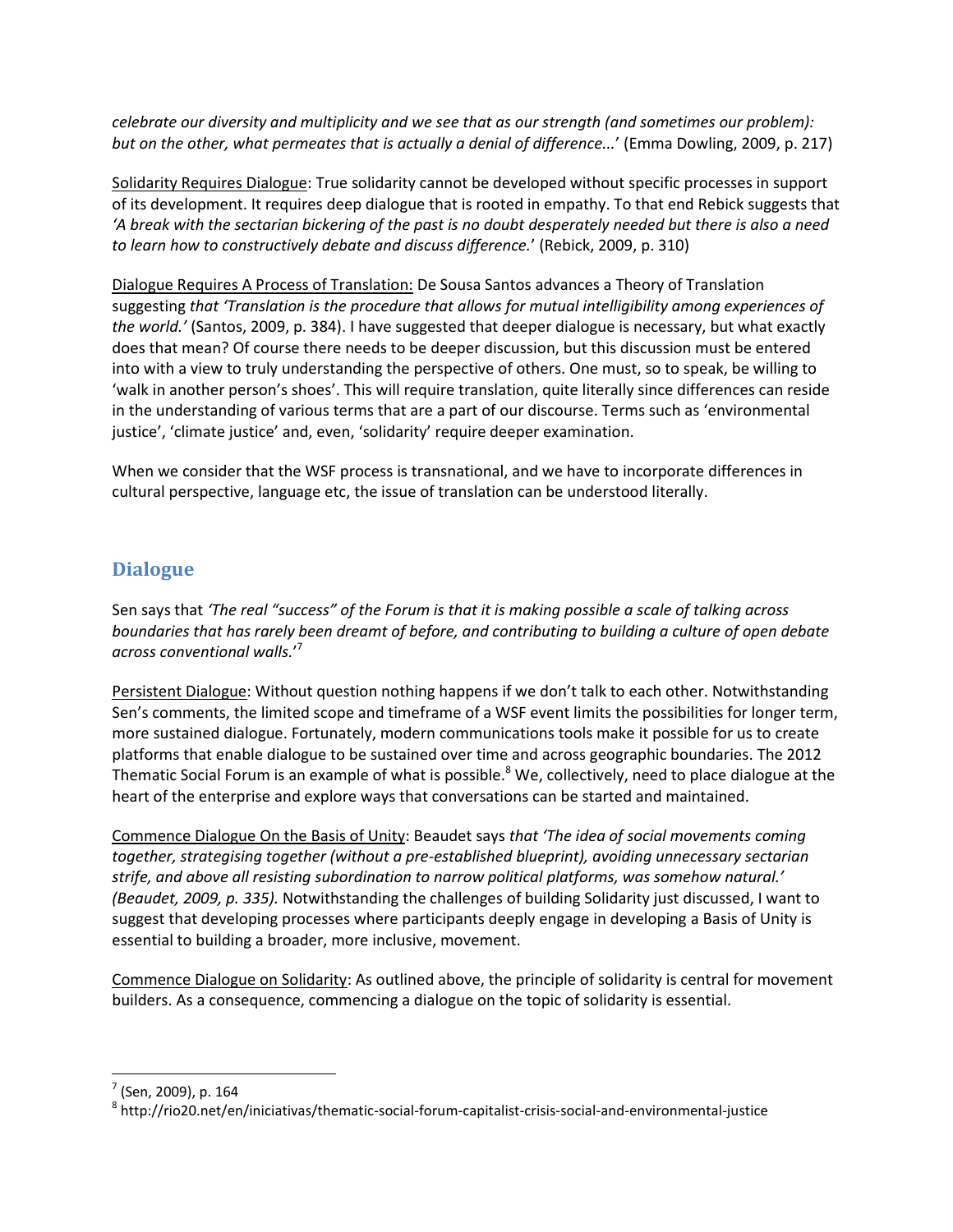## <span id="page-16-0"></span>**Transparency, Trust and Cultural Formation**

A little talked about phenomena in movement building is the fact that, regardless of the context in which one is operating; whether one aims to bring together those with environmental concerns or social justice concerns; whether we are building a coalition of organizations or trying to bring organizations together with grassroots groups, ultimately the interaction can be reduced to interpersonal exchanges between people that need to develop trust with each other.

One simple way to accelerate the development of trust within a group is to maximize transparency. This is accomplished by ensuring minutes are posted, decisions are made in meetings and not behind closed doors etc.

Another way to make this point is to remind ourselves that we need to balance operational efficiency and the adherence to rules with a commitment to developing the right culture within our organizing circles.

#### <span id="page-16-1"></span>**Convergence**

The WSF, whether it likes it or not, is a movement building space that utilizes the principle of convergence. It does so by inviting large numbers of disparate groups to a singular location. There might be differences of opinion as to how this single location should be structured and what it should focus on, but that it is convergence process is not in question.

Since this is so, it needs to more deeply examine what, more broadly, should converge as well as what can be done in between convergences to ensure the success of a particular convergence event. Here are a few questions for consideration:

- 1. Should we create a Basis of Unity?
- 2. Should we attempt to create unified policy positions?
- 3. Should we create a centralized location for information?
- 4. Should we create a centralized platform such dialogue generated during the event can persist?
- 5. Should we generate outputs from one event and use them as inputs to another event?
- 6. Should we aim to create a centralized brand that is then actively represented?

Of course, the question that will need to be navigated is how, precisely, can messages be unified while, at the same time recognizing the absolute necessity for different groups to maintain their autonomy of messaging. This is the practical question that we must answer?

## <span id="page-16-2"></span>**Being Open To Renewal is essential – the creation of new models that recognize our historical context**

Waterman says that *'In Florence, young libertarians were grumbling and mumbling 'Another Forum Is Possible.' This possibility is not only a matter of information and communication technology. It may be the combination, precisely, of this with youth-given that at least urban kids are growing up with cellular phones, playing arcade computer games, and therefore with an affinity for other computer technology...'* (Waterman, 2009, p. 124)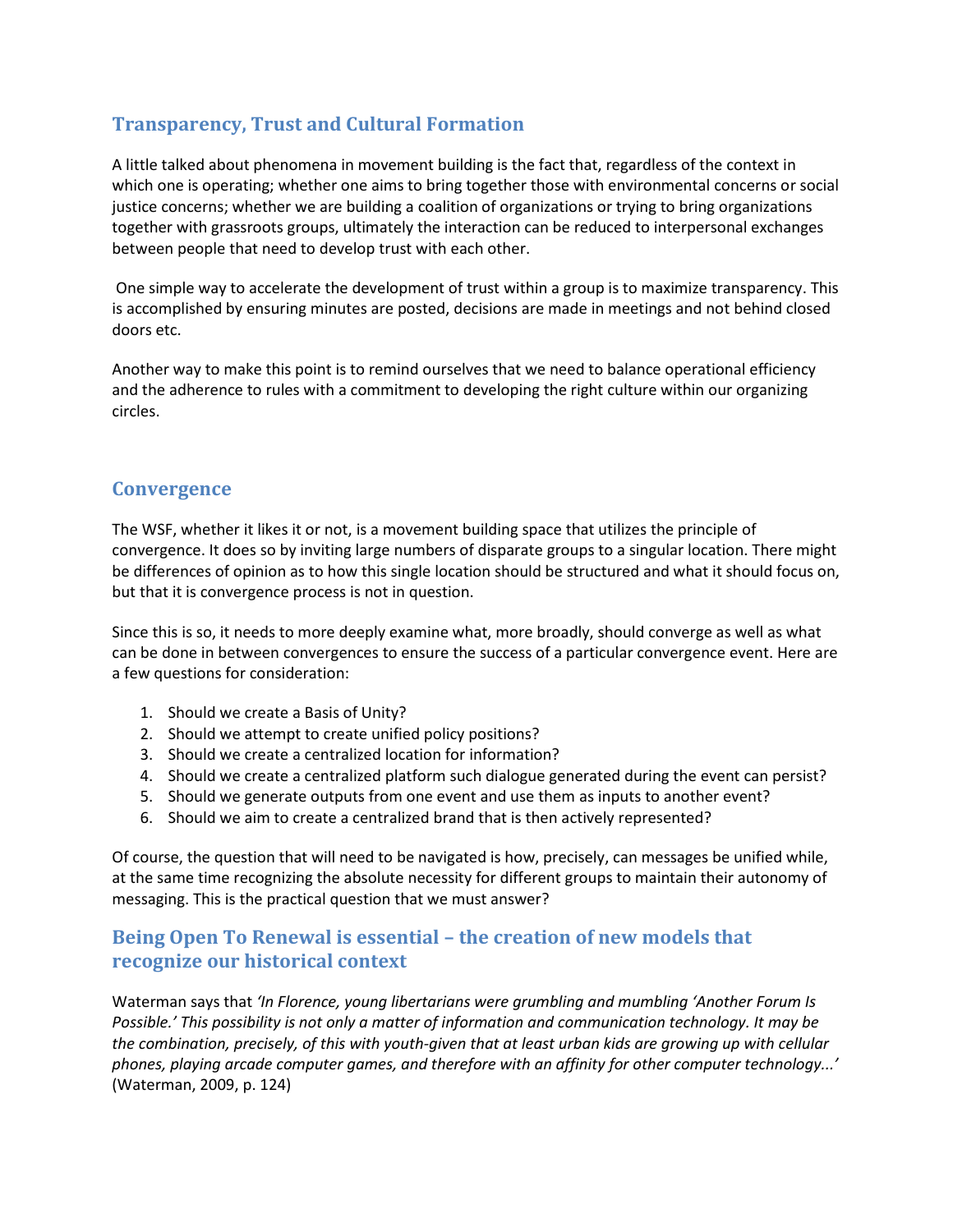*We need to be willing to discard existing models and embrace completely innovative approaches including the technology driven initiatives that have proven very successful in recent modern movements*.

#### <span id="page-17-0"></span>**Process and Structure, not Ideology, Mitigates Against Hierarchies**

One approach to thinking about what the priorities should be for the event/process we are developing is to *'... operate on the assumption that no one could, or probably should, ever convert another person completely to one's own point of view, that decision-making structures are ways of managing diversity, and therefore, that one should concentrate instead on maintaining egalitarian processes and considering immediate questions of action in the present.*' (Graeber, 2009, p. 370)' On a related note...

*We can make grandiose statements that are encoded in various Statements of Principle, but the devil is in the details... true change will only take place if we pay very close attention to how we do things!*

#### <span id="page-17-1"></span>**Prioritize Process Over Outcomes**

Graeber says that *'... ones means must be consonant with ones ends; one cannot create freedom through authoritarian means; that as much as possible, one must embody the society one wishes to create.'* (Graeber, 2009, p. 373)*.* James says *'... we actually need to think not only how to confront global capitalism but also how to organise our every-day lives differently.'* (James, 2009, p. 225)

This is a restatement of the previous suggestion. Of course we must recognize that we have collective objectives; we must engage in dialogue; we must work towards the formation of a Basis of Unity. All of this is necessary, but none of it will take shape in the way we envision if we are not vigilant about how we do things and the ways that power is encoded in our structures and processes.

## <span id="page-17-2"></span>**RECOMMENDED STRATEGIC OBJECTIVES**

## <span id="page-17-3"></span>**Demonstrate the World We Want To Create**

This might be the single most important strategic focus. Here are what a few authours have had to say on the matter:

*'But the three essentials running through all manifestations of anarchist ideology are definitely there. These are anti-statism, anti-capitalism and pre-figurative politics (in other words modes of organisation that deliberately demonstrate the world you want to create; or..."an effort to think of not only the ideas but the facts of the future itself*"' (Grubacic, 2009, p. 41) *'... after all, the kind of world we want to create can only arise out of organisational structures that mimic and set a blueprint for future society*.' (Farrer, 2009, p. 139)

New models try to conceive '... new institutions and new political forms for activism and for a new society, including new ways of meeting, new ways of decision making, new ways of coordinating...' (Grubacic, 2009, p. 42)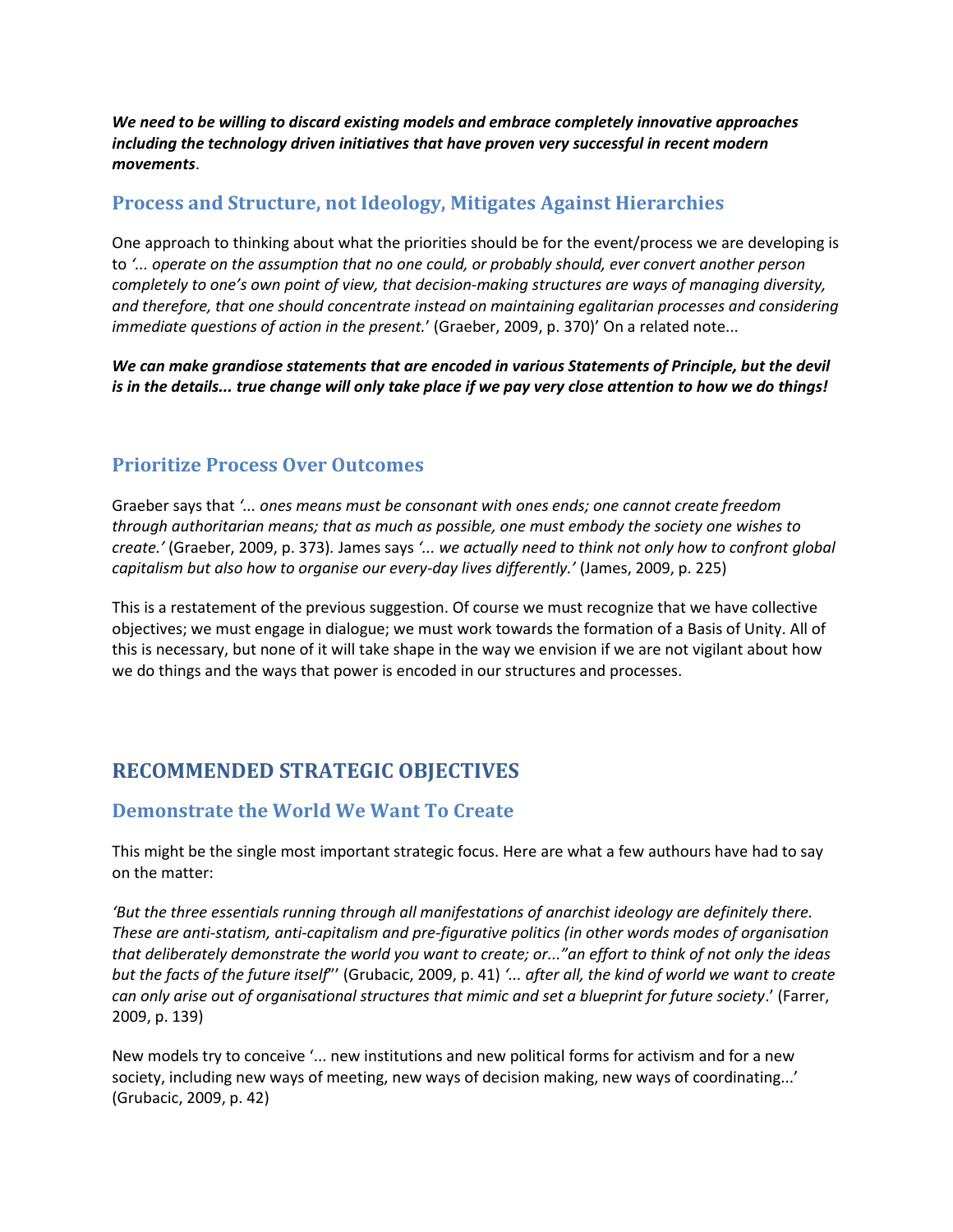'*For example, at a Saturday morning workshop in the Laborotorio, Masco, a member of the Argentinian Movimiento de Trabajadores Desocupados (MTD) emphasized the importance of such micro-politics. He recounted how becoming unemployed, and thereby experiencing a total rejection by the capitalist system, radically shifted the political outlook and praxis of his group. It forced them to realize that in order to be truly and "radically opposed to capitalism" they needed to think beyond traditional organizational forms like unions and political parties, they needed to promote "another way of living". This meant producing "new practices, and new social relations" that worked against the pursuit of power and against inclusion into the capitalist system.*' (Osterweil, 2009, p. 148)

'The Left, the socialist movement (including the Marxists) have learned a great deal from women's *movements in our countries and all over the world. They now tend to combine social activities with political, economic, religious, historical, and other activities.*' (Saadawi, 2009, p. 106)

*It cannot be emphasized enough that this is a cultural battle as much as anything else; a battle against a culture where power is abused and where the conditions for the abuse of power are institutionalized through our legal system, the political process and most organizational models. We need to, therefore, as a part of our change processes, be vigilant about our own conduct. We need to recognize when we, as individuals and organizations, are perpetrating the very sorts of injustices we are fighting*.

## <span id="page-18-0"></span>**Focus On Mobilizing Around Anti-Harper/Anti-Austerity Agenda**

One obvious possibility that could motivate a large number of organizations to participate would be to organize a national campaign targeted at the Harper government. Of course this strategy is partisan, which is, in theory, in conflict with the stated Principles of the WSF. That said, I don't think that it follows from this strategy that we need allow the participation of political parties.

## <span id="page-18-1"></span>**Explore Direct Democracy Models in Conjunction With CLASSE**

If the larger objective is to envision 'Another World', it is clear that one important aspect of what we need to envision are alternatives to Representative Democracy in its current form. Since the grassroots direct democracy models of CLASSE have proven effective in massively mobilizing, it is only natural that we explore the practical possibilities for Direct Democracy as well as its limits.

For what sorts of decisions are directly democratic models most appropriate?

What infrastructure (technology and otherwise) is necessary to make this models are realistic possibility?

## <span id="page-18-2"></span>**Centralize Information Flow**

As outlined in the Tensions section of this document there are a nexus of concerns relating to the centralization of decision making, control of information flow and openness of participation. Many movement builders embrace principles of horizontal decision making, maximizing the participation of many groups, hearing many different voices and so on.

The problem lies in the facts of what the WSF is... a logistically complex convergence of a myriad of different people, organizations, cultures, movements, priorities etc. This logistical complexity requires decision making processes and models that are efficient. The reality is that, from a decision making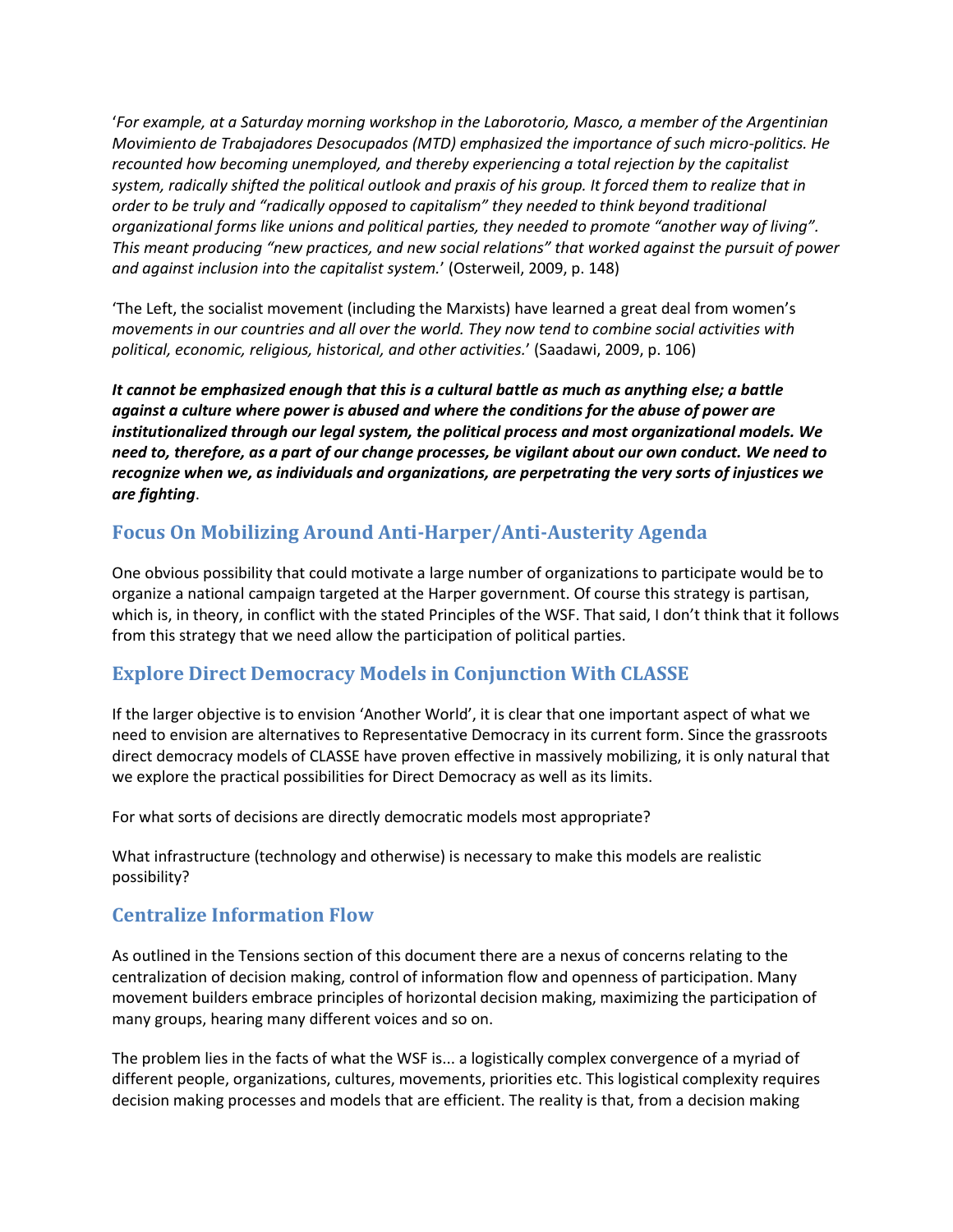standpoint, hierarchical models work well. Decisions are made quickly and can be implemented in a timely fashion.

Modern communications technologies make it possible to centralize information flow, and thereby mitigate against some of the non-transparency concerns. It also makes it possible for people to participate in decisions, at least to a limited extent, at a distance.

#### <span id="page-19-0"></span>**Decentralize Decision Making**

To whatever degree possible, decentralize decision making authority. This could be to Working Groups that are formed to solve specific problems of organize particular aspects of a larger initiative. To the extent to which Working Groups operate transparently (by reporting minutes to a centralized website, for example), transparency and accountability to the larger group is maintained.

The decentralization of decision making power also obviously mitigates against the issues of centralization of power within the organizing group.

#### <span id="page-19-1"></span>**Embrace Technology<sup>9</sup>**

A few additional considerations...

- Centralize WSF Communication from Regions
- Connect Regions to Global 'Core
- Make Events 'Persist in Time'

#### <span id="page-19-2"></span>**Recognize the Need for the Development of New Institutional and Governance Models**

It's important to note that a significant contributor to the problem (if not the problem itself) are the current institutional models that are in place. Simplistically, we can point to the *corporation*, for example, as a structure that is structured in such a way that important human values (respect for the planet etc) are outside of its purview. *NGO's* also, in many instances, don't operate from a movement building perspective which requires a recognition of a larger context; the subordination, in some cases, of internal missions to the collective good.

Similarly, *representative democracy*, is failing us in many ways, with politicians substantially overstepping their bounds with little concern for accountability to their base.

As Grubacic says: The new world *'... tries to conceive new institutions and new political forms for activism and a new society, including new ways of meeting, new ways of decision making, new ways of coordinating and so on...*' (Grubacic, 2009, p. 42)

Movement builders who focus on front line resistance need to incorporate those that are thinking about new institutional models into their conversations... after all, the goal is to build *'another world!'*

 $\overline{\phantom{a}}$ 

 $9$  As outlined in the Priorities and Processes section of this document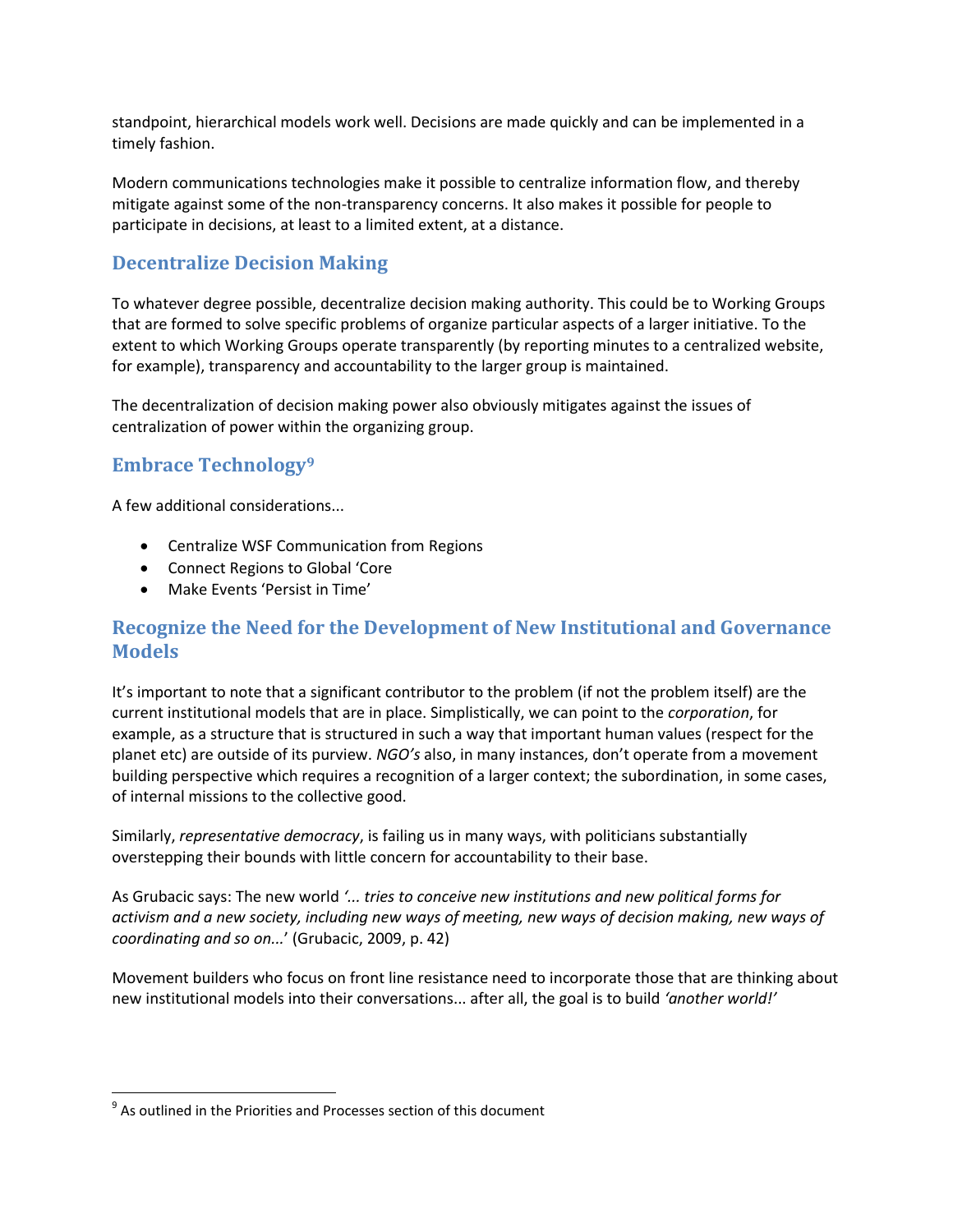## <span id="page-20-0"></span>**Develop Strategies That Engages Both NGO's and Grassroots Groups**

The role of money in the functioning of NGO's creates a significant tension in structures that are explicitly anti-capitalist. That said, the reality is that substantial resources are required if we are going to be able to organize large convergence events like the WSF. This makes the participation of NGO's if not necessary, at least highly desirable.

Furthermore, as Furrer says *'... it was the grassroots that were forcing the leadership into more radical positions as it saw itself superseded by a growndswell of radicalism*.' (Farrer, 2009, p. 141) As identified previously, the best course of action is to be transparent about this tension and the potential issues that might arise.

That this tension exists is something we need to confront. If we are to forge a way forward collectively, we need to identify ways of bridging this divide.

## <span id="page-20-1"></span>**Make Visible Tensions/Contradictions/Challenges: host discussions on these particular topics**

Movement building is enough of a challenge. Those that attempt to build even wider bridges by creating spaces that connect movements have to deal with another layer of challenges. The best course of action is to be explicit about the myriad of tensions; to respect the work that has preceded our current activity; to absorb the lessons of those that have preceded us.

Dowling says: '*What I find lacking is bringing it back to ourselves and who we are in that space. It becomes about something that exists outside of that space, and not something that we bring with us into that space.*' (Emma Dowling, 2009, p. 217) The point is that power relations exist within the WSF itself and that these hierarchies and potential abuses of power need to be a central feature of the process itself.

## <span id="page-20-2"></span>**Link Local Struggles to Global Struggles Using the Internet, Video, Social Media...**

Rebick says that *'The genius of the organisers of the USSF was to bring together all these local and grassroots groups in one place using the social forum open space process as a way to do it.' She also says that 'Another important feature of the forum was to link corporate globalization and war to a wide variety of local struggles.* (Rebick, 2009, p. 305)*'*

The larger point is that it is important to connect the dots; to connect local activity to the larger context. This becomes an increasingly important and appropriate context in the highly networked world that we live in where we are bombarded by images on facebook and Twitter, for example, with details of activity in other parts of the world.

The recent experience of Occupy which, in a very real sense, found its footing through the distribution of Youtube videos that made apparent consensus models; provided visibility into the occupations and so on shows us the power of social media to shape memes and to build global solidarity.

The power of these tools cannot be underestimated and are a unique feature of this historical context that changes the dynamics for revolutionaries.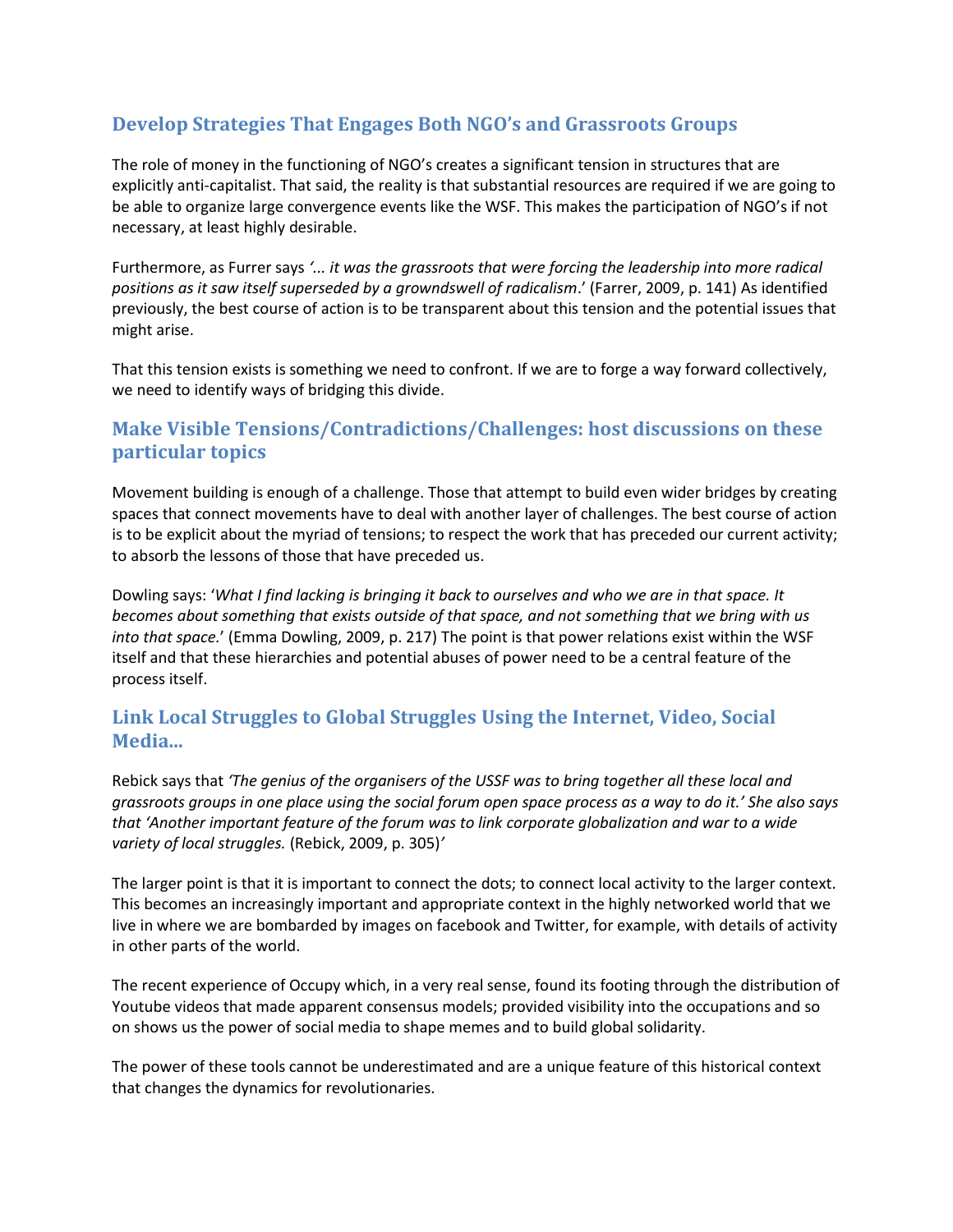## <span id="page-21-0"></span>**Organize a National Day of Action Leading to Global Day of Action**

Leon and Burch suggest that '*One of the greatest achievements of the World Social Forum to date has been the global day of action against the invasion of war against Iraq...'* (Burch, The World Social Forum, 2009, p. 295) More generally, setting an ambitious global target that requires the participation of large numbers of groups all over the world is, likely, the best context within which to develop the movement building structures and processes that will actually bridge the divide between movements.

## <span id="page-21-1"></span>**Use General Assembly/Council Model To Determine High Level Strategic Decisions**

The Quebec *'...programme was conceived and elaborated by three large general assemblies prior to the forum, in all comprising over 100 organisations. In the Forum itself around 5,000 participants took part. The inspiration for the decentralized format was the WSF Charter of Principles*.' (Beaudet, 2009, p. 338)

The more general principle is to create decision making models (whether they be general assemblies or not), that leave the highest level decisions (those that impact the most organizations) in the hands of the largest and most inclusive body.

## <span id="page-21-2"></span>**KEY PROCESSES**

#### <span id="page-21-3"></span>**Institutionalize Reflexivity and Self Critique**

As I've mentioned a few times, the most central aspect of our struggle is against abuse of power. As a consequence, it is incumbent upon us as organizers to be vigilant about our activity; to be aware of the embedded nature of hierarchy in our organizing structures as well as the abuses of power that might result. Dowling says: 'I think it's a false dichotomy to talk about *critique and deconstruction as things that are different from reconstruction. Part of changing the world or reconfiguring social and power relations is about critique and deconstruction. It has to be an ongoing process.*' (Emma Dowling, 2009, p. 226)

We need, therefore, to be highly aware of our own conduct. In fact, we need to institutionalize Reflexivity; patterns of self awareness that are revelatory; that shed light on ways in which we oppress, marginalize, silence and judge each other.

It is especially incumbent on those that operate from positions of privilege (financial and otherwise) to place principles at the heart of their behaviour and to not be complicit in reinventing a system that we are struggling against.

This process of reflexivity is the most difficult of all challenges. As it causes us to look deeply at ourselves and our own behaviour; to understand our own motivations, weaknesses and failings and to bring them to light.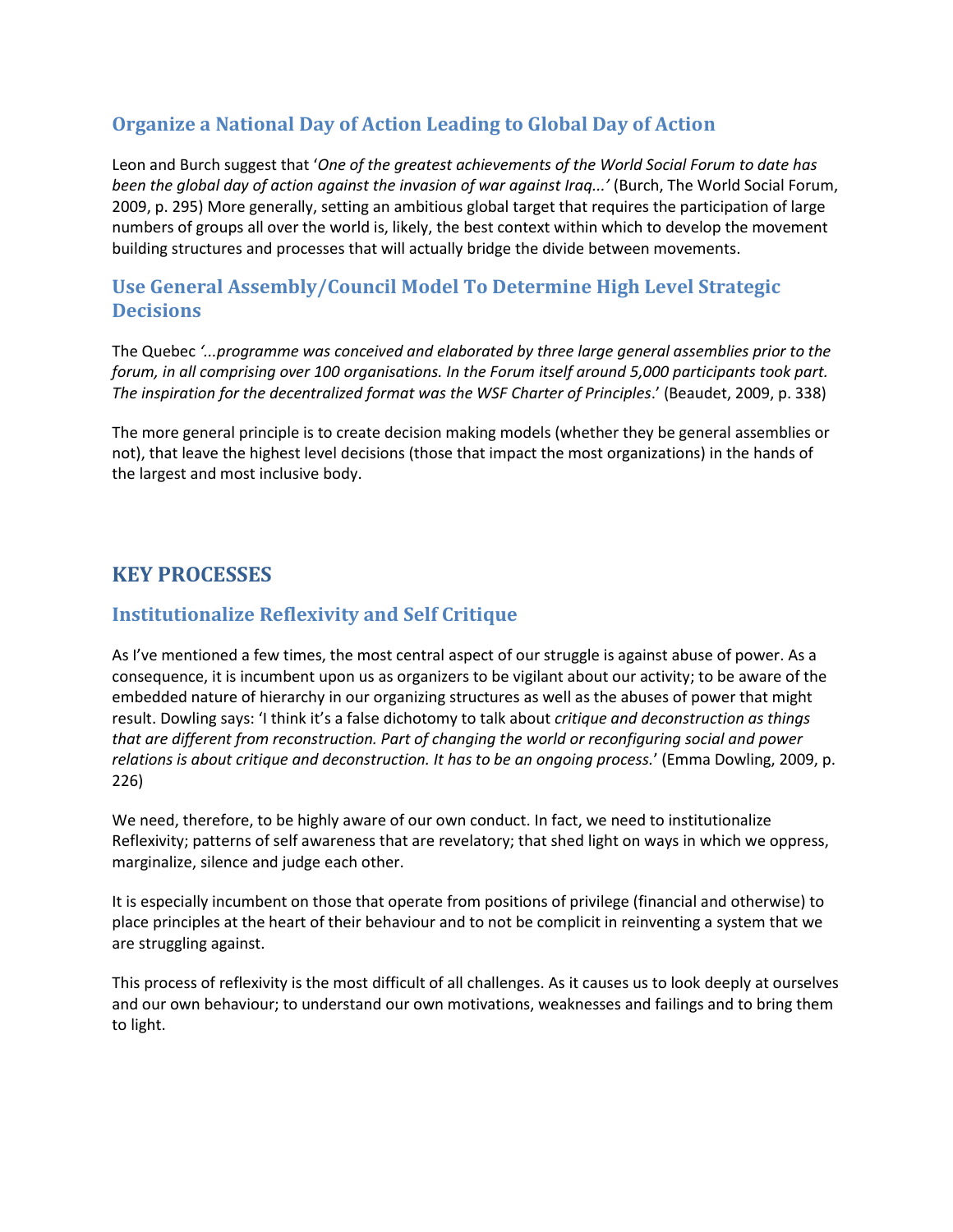## <span id="page-22-0"></span>**Ensure Representation/Composition of Organizing Committee is 'Balanced'**

We need to ensure that in the structuring of our committees that there is proper balance; amongst movement constituents, gender, race, age etc... It is only with a properly representative group that we can ensure that all voices are heard.

## <span id="page-22-1"></span>**Ensure Session Organization Independent of Funding Capability... centralize funding**

Leon and Burch noted that *'Many of the events that got reasonable participation seemed to gain their attendance from among the faithful who were sponsored to be there – or the equivalent, those who were beneficiaries of projects. In addition, the criterion established in Nairobi that self-organised events should pay a fee based on the size of each event, without consideration of ability to pay, nor of social representation or ability to draw participation, generated a disconcerted skew in the programme.'* (Burch, The World Social Forum, 2009, p. 294)

The best way to mitigate against the influence of money in decision making is to follow a two step process:

- 1. Convince funders to support the larger concept
- 2. Leave decisions within the hands of a well defined decision making body that operates independent of funding sources

## <span id="page-22-2"></span>**Co-organize events**<sup>10</sup>

Another possibility is to develop a model that sits somewhere between the model of a completely open space and that of a completely hierarchically organized event is to suggest that all activities be coorganized. This forces groups to work together and to explore areas of alignment.

## <span id="page-22-3"></span>**Ensure Regional Activity Connected to National/Global Activity**

*'It became clear to us that we would first have to create awareness and understanding among grassroots organisations. As we began to speak with organisations from around the country, several asked why the USSF would be different from any other national process*.' (Guererro, 2009, p. 318)

If we are to motivate people to engage in yet another movement building process, it will be necessary to create context; to make people realize that the WSF is a global movement building process and that there are also national and regional processes. It is the intersection of the various processes that makes the WSF unique.

## <span id="page-22-4"></span>**Ensure Global Processes Are Represented**

A corollary to the above suggestion is to ensure that *'... there are spaces in the Forum's plenaries and other activities to acknowledge our international obligations to movement building... '* (Guererro, 2009, p. 316)

 $\overline{\phantom{a}}$ 

 $10$  (Burch, The World Social Forum, 2009, p. 302)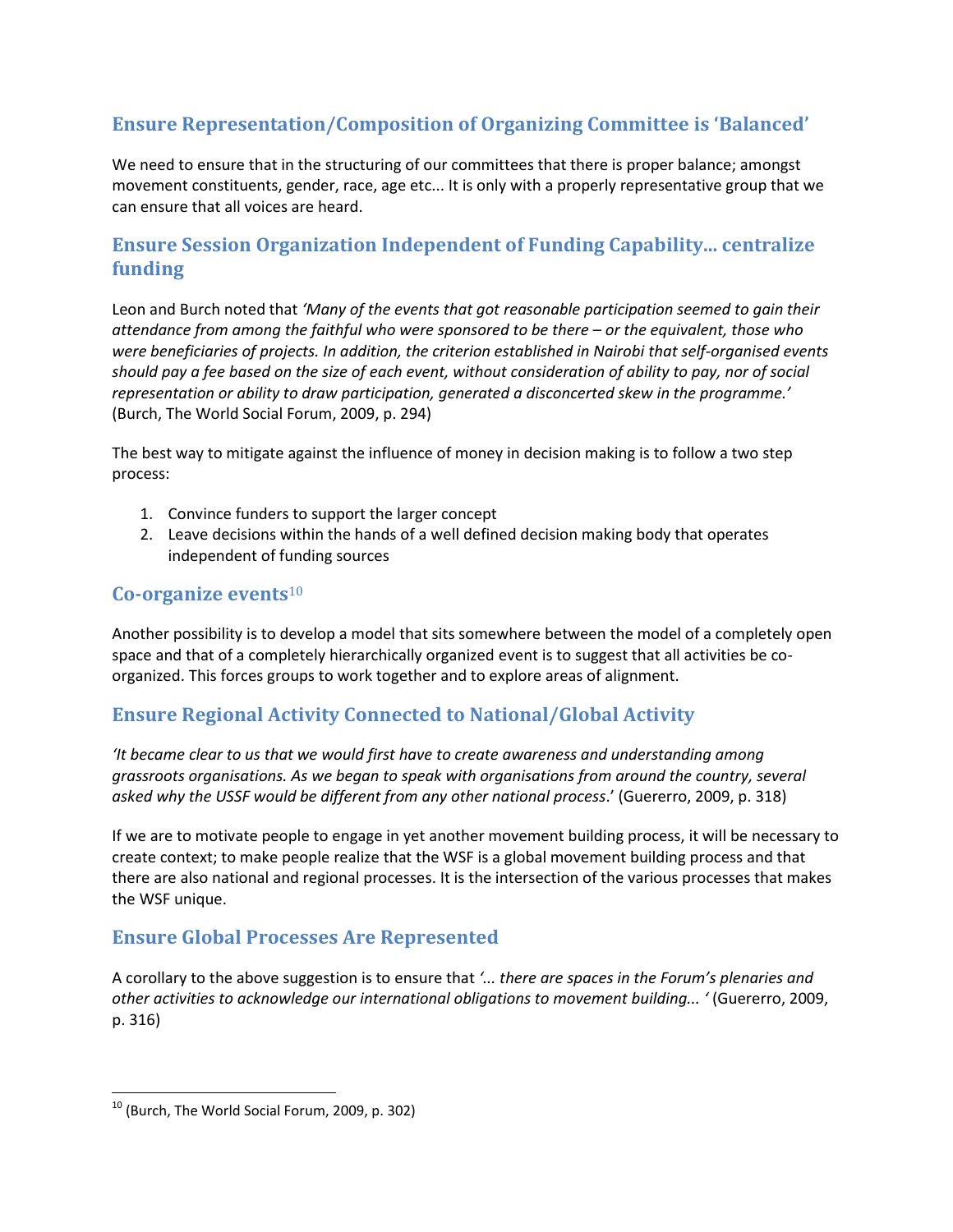## <span id="page-23-0"></span>**BIBLIOGRAPHY**

Albert, M. (2009). The World Social Forum: where to now? In J. S. Waterman, *World Social Forum: challenging empires* (pp. 364-369). Black Rose Books.

Beaudet, P. (2009). Asteriz On The St. Lawrence. In S. a. Waterman, *World Social Forum: challenging empires* (pp. 332-342). Black Rose Books.

Beecher, C. a. (2009). The Road From Genoa. In J. S. Waterman, *World Social Forum: challenging empires* (pp. 15-18). Black Rose Books.

Bello, W. (2009). Coming: A Rerun Of The 1930's? In J. S. Waterman, *World Social Forum: challenging empires* (pp. 11-14). Black Rose Publishing.

Brunelle, D. (2009). Citizens Mobilisaction In The Americas And The Birth Of The World Social Forum. In S. a. Waterman, *World Social Forum: challenging empires* (pp. 258-275). Black Rose Books.

Burch, I. L. (2009). The World Social Forum. In P. W. Jai Sen, *World Social Forum: challenging empires* (pp. 292-304). Black Rose Books.

Burch, I. L. (2009). The World Social Forum: current challenges and future perspectives. In P. W. Jai Sen, *World Social Forum: challenging empires* (pp. 292-304). Black Rose Books.

Cameron, R. (2012, Aug. 1). The International Council Lays the foundation for 2013's World Social Forum. *Alternatives International Journal* .

Emma Dowling, i. b. (2009). The World Social Forum: Beyond Critque And Deconstruction. In S. a. Waterman, *World Social Forum: challenging empires* (pp. 211-227). Black Rose Books.

Escobar, A. (2009). Other Worlds Are (Already) Possible: Self-Organization, Complexity, And Post-Capitalist Cultures. In J. S. Waterman, *World Social Forum: challenging empires* (pp. 393-404). Black Rose Books.

Escobar, A. (2009). Other Worlds Are (Already) Possible: Self-Organization, Complexity, And Post-Capitalist Cultures'. In J. S. Waterman, *World Social Forum: challenging empires* (pp. 393-404). Black Rose Books.

Farrer, L. (2009). World Forum Movement: Abandon Or Contaminate. In S. a. Waterman, *World Social Forum: challenging empires* (pp. 134-144). Black Rose Books.

Forum, O. F. (2012, June). Another Future Is Possible. *Thematic Groups Of Thematic Social Forum* .

Graeber, D. (2009). The Twighlight of Vanguardism. In J. S. Waterman, *World Social Forum: challenging empires* (pp. 370-377). Black Rose Books.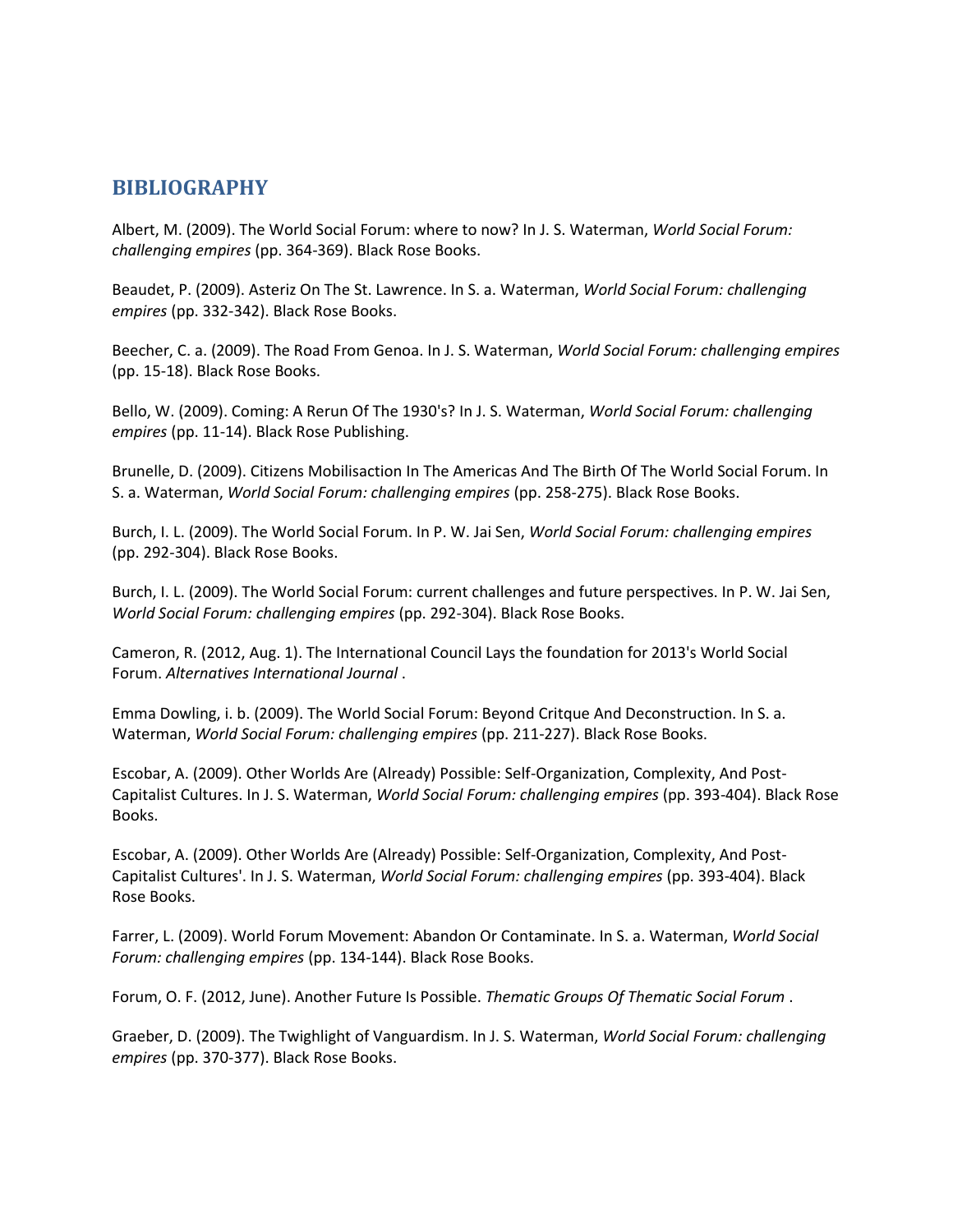Grubacic, A. (2009). Towards Another Anarchism. In S. a. Waterman, *World Social Forum: challenging empires* (pp. 38-47). Black Rose Books.

Guererro, L. a. (2009). The Road To Atlanta: Reflections On The Organising History of The U.S. Social Forum. In S. a. Waterman, *World Social Forum: challenging empires* (pp. 315-331). Black Rose Books.

Guerrero, B. L. (2009). The Road to Atlanta: Reflections on The Organising History of the US Social Forum. In J. S. Waterman, *The World Social Forum: challenging empires* (pp. 315-329). Black Rose Books.

Halvorsen, S. (2102, Feb 10). Occupying Everywhere: A Global Movement. *The Occupied Times* .

James, L. J. (2009). The World Social Forum's 'Many Alternatives' To Globalization. In P. W. Jai Sen, *The World Social Forum: challenging empires* (pp. 205-210). Black Rose Publishing.

Lowy, M. (2009). Towards A New International? In J. S. Waterman, *World Social Forum: challenging empires* (pp. 19-25). Black Rose Books.

Myerson. (2012, Feb. 14). OWS Meets With Dissident Movements From All Over The World. *truthout.org* .

Occupy, the World Social Forum and the Commons... social movements learning from each other. (2012). *The Future of Occupy* .

Osterweil, M. (2009). De-Centering The Forum: Is Another Critique Of The Forum Possible? In J. S. Waterman, *World Social Forum: challenging empires* (pp. 145-153). Black Rose Book.

Principles, W. S. (2009). World Social Forum Charter of Principles. In J. S. Waterman, *World Social Forum: challenging empires* (pp. 69-71). Black Rose Books.

Rashi, B. a. (2012, Oct. 9). Why We Need a Canada-Quebec-Indigenous Social Forum. *Rabble* .

Rebick, J. (2009). Another U.S. Is Happening! In S. a. Waterman, *World Social Forum: challenging empires* (pp. 305-314). Black Rose Books.

Saadawi, N. E. (2009). Another World Is Necessary. In S. a. Waterman, *World Social Forum: challenging empires* (pp. 104-108). Black Rose Books.

Santos, B. d. (2009). The World Social Forum And The Future: The Future Of The World Social Forum. In S. a. Waterman, *World Social Forum: challenging empires* (pp. 379-386). Black Rose Books.

Sen, J. (2009). How Open? The Forum As Logo, The Forum As Religion: Scepticism Of The Intellect< Optimism Of The WIll. In J. S. Waterman, *The World Social Forum: challenging empires* (pp. 162-184). Black Rose Books.

Smith, C. a. (2009, March 2). Is Another World Possible? *The Nation* .

Sridhar, S. A. (2009). For Struggles, Global and National. In J. S. Waterman, *World Social Forum: challenging empires* (pp. 3-10). Black Rose Books.

Stephanson, H. (Oct. 3, 2012). Media Activism in the World Social Forum. *Open Democracy* .